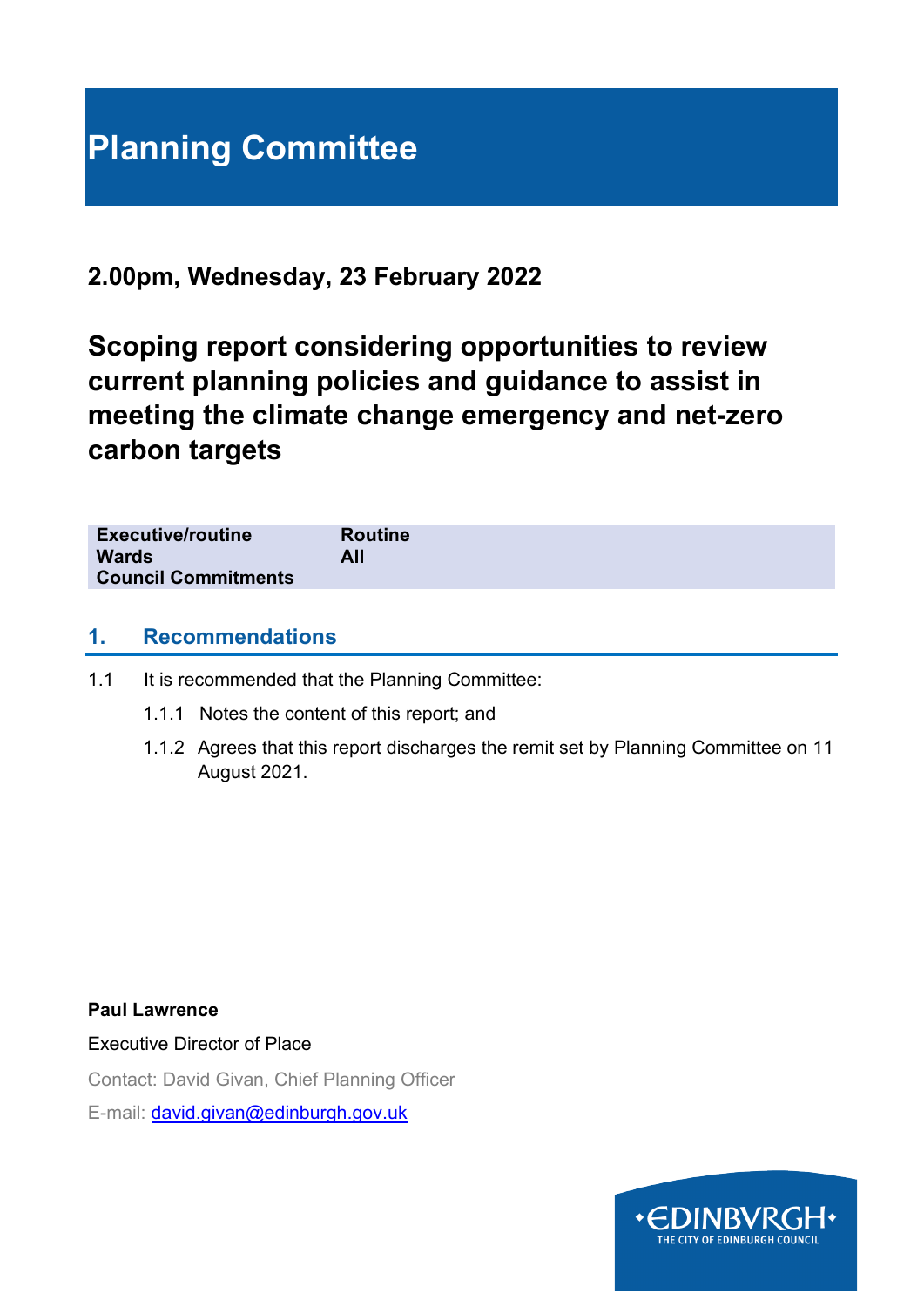# **Report**

**Scoping report considering opportunities to review current planning policies and guidance to assist in meeting the climate change emergency and net-zero carbon targets**

# **2. Executive Summary**

- 2.1 This report responds to the Motion, and Amendment, approved by Planning Committee on [11 August 2021,](https://democracy.edinburgh.gov.uk/ieListDocuments.aspx?CId=147&MId=5657&Ver=4) instructing a scoping report be brought to February 2022 Planning Committee examining built environment and building fabric related issues to identify whether changes in the current policies and guidance is appropriate in order to address the climate change emergency and zero carbon commitment. The Motion and Amendment also requested an update to committee members on the advice and financial assistance that is available to citizens to undertake energy efficiency improvements, including to the windows in their homes.
- 2.2 This report advises the Planning Committee of the work undertaken to date by the Planning Service around sustainability and climate change, and explores future opportunities to review, amend and add to planning policies and guidance to work towards the City of Edinburgh Council's aspiration of being net-zero carbon by 2030.
- 2.3 The Council has long established planning policies and guidance that seek a cleaner, greener, more sustainable environment for our city.
- 2.4 It is recognised that further opportunities exist to meet the agenda of net-zero carbon, but this requires to be balanced against preserving and enhancing our built heritage and working alongside other regulatory regimes.
- 2.5 Implementing our policies and guidance also relies heavily on our stakeholders, developers and citizens recognising the role they have to play in addressing climate change.
- 2.6 The report also sets out financial assistance available for energy efficiency improvements.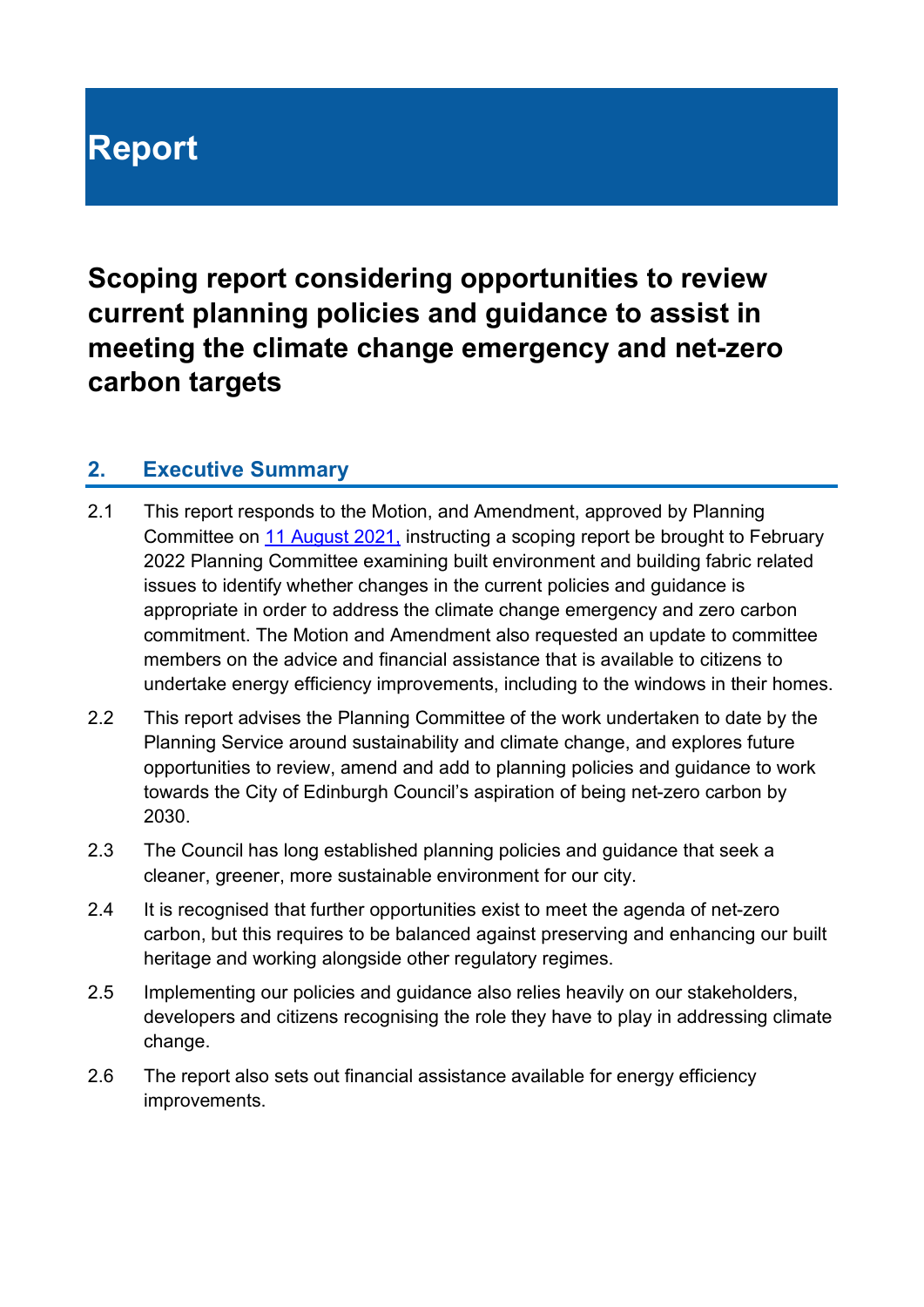# **3. Background**

- 3.1 The Motion, and Amendment, approved by Planning Committee on 11 August 2021, requested that a scoping report be brought to Committee examining built environment and building fabric related issues, to identify whether changes in the current policies and guidance are appropriate in order to address the climate change emergency and zero carbon commitment.
- 3.2 Scotland's climate is already changing. Over the last century temperatures have increased, sea levels have risen, and rainfall patterns have changed, with increased seasonality and more heavy downpours. The experience of recent years has shown that climate change and extreme weather events have already impacted many aspects of the natural environment and society, including buildings and property, health, agriculture, forestry, transport, water resources and energy demand. These changes are projected to continue and intensify over the coming decades.
- 3.3 The Council's planning response to the climate change emergency and zero carbon agenda sits within a hierarchy of planning policy, guidance and best practice advice.
- 3.4 The Council produces, and helps shape, a wide range of plans, policies and frameworks at the national, regional, citywide and local level. Planning authorities have a statutory function and must operate within this legislative hierarchy. Decisions must be guided by policies in the development plan.

# **4. Main report**

- 4.1 The Council as planning authority is acutely aware of the issues around climate change and has, for decades, been setting policy and preparing guidance to assist in creating more sustainable, accessible and greener places.
- 4.2 The Edinburgh Local Development Plan is more than five years old and is in the process of being replaced by [City Plan 2030.](https://www.edinburgh.gov.uk/local-development-plan-guidance-1/city-plan-2030?documentId=12552&categoryId=20305)
- 4.3 The [National Planning Framework](http://www.scotland.gov.uk/Topics/Built-Environment/planning/National-Planning-Framework) (NPF) provides a statutory framework for Scotland's long-term spatial development and draft NPF4 is likely to be approved late summer 2022. NPF4 will become part of the development plan. It will inform the examination of City Plan 2030 later this year. The policies in City Plan 2030 support the Council's target for Edinburgh to become a more sustainable place and a net zero city by 2030.
- 4.4 To support City Plan 2030, Planning will be updating and adding to its guidance, providing detail on how to implement the policies to create more sustainable places. Some of this work will represent updates to existing guidance, and some will be new guidance, for example, in relation to green roofs and place briefs for brownfield sites. The development principles within place briefs are likely to include, among other things, objectives for, green/blue infrastructure, active travel, Sustainable Drainage Systems (SuDS), trees and biodiversity.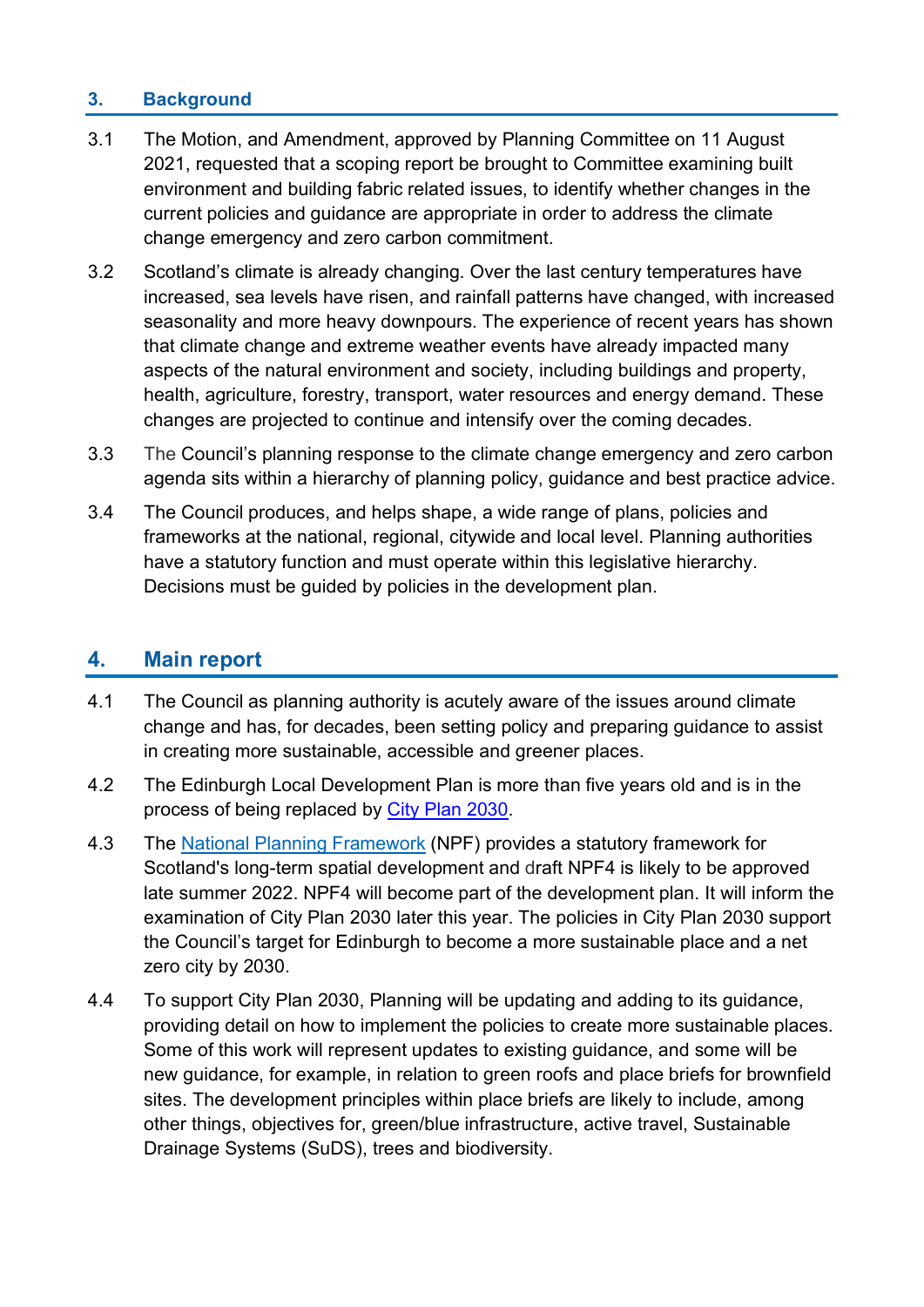4.5 Work on updating and reviewing planning guidance is already underway. The attached appendices provide more detailed information relating to a number workstreams.

# **Built Heritage and Built Environment**

- 4.6 Historic Environment Scotland (HES) and Edinburgh World Heritage (EWH) are actively engaged in research projects and preparing guidance aimed at building resilience in our historic assets through adaptation and maintenance.
- 4.7 Windows are important to the energy efficiency of buildings. HES is proposing to undertake a research project at the start of 2022 to consider, and make comparisons between, the life cycle assessment and whole life cost of a traditional timber casement window and a modern replacement uPVC window. The findings will assist in the Council's review of guidance on replacement windows later this year.
- 4.8 City Plan 2030 aims for all new buildings to be net-zero carbon through their built fabric and design, and their operational greenhouse gas emissions. Where new development includes demolition, consideration to their retention and repurposing may better achieve the net-zero carbon aims. This form of assessment requires further investigation through the preparation of City Plan 2030.
- 4.9 A review of the [Edinburgh Design Guidance w](https://www.edinburgh.gov.uk/downloads/file/27602/edinburgh-design-guidance-january-2020)ith regards to sustainability and climate change adaptation is currently underway and will consider these issues in conjunction with City Plan 2030. It is anticipated that this will be reported to the Planning Committee towards the end of 2022.
- 4.10 It should be noted that in some circumstances the Council cannot control new developments. The Town and Country Planning (General Permitted Development) (Scotland) Order 1992, as amended, allows significant levels of development within the grounds of a dwelling house and, to a lesser extent, within the grounds of a flatted development.
- 4.11 Where control can be exercised over development, greater emphasis will be placed on sustainable development and climate change adaptation. The Guidance for Householders will be reviewed later this year to address this. Consideration will also be given to surface water management issues in that review.

# **Transport**

4.12 The [City Mobility Plan,](https://www.edinburgh.gov.uk/city-mobility-plan-1) [Low Emission Zone](https://www.edinburgh.gov.uk/lowemissionzone) and [City Centre Transformation](https://www.edinburgh.gov.uk/roads-travel-parking/city-centre-transformation)  [Strategy](https://www.edinburgh.gov.uk/roads-travel-parking/city-centre-transformation) all consider the impact of transport choices on the climate and seek a move towards more sustainable modes of transport such as walking and cycling. Work is already well underway to implement these projects. Although the function and design of roads falls under the Roads (Scotland) Act 1984, Planning can assist in influencing modes of transport, through the creation of opportunities for active travel, ensuring the provision of cycle parking, assessing numbers of car parking spaces and consenting developments that are well connected and accessible.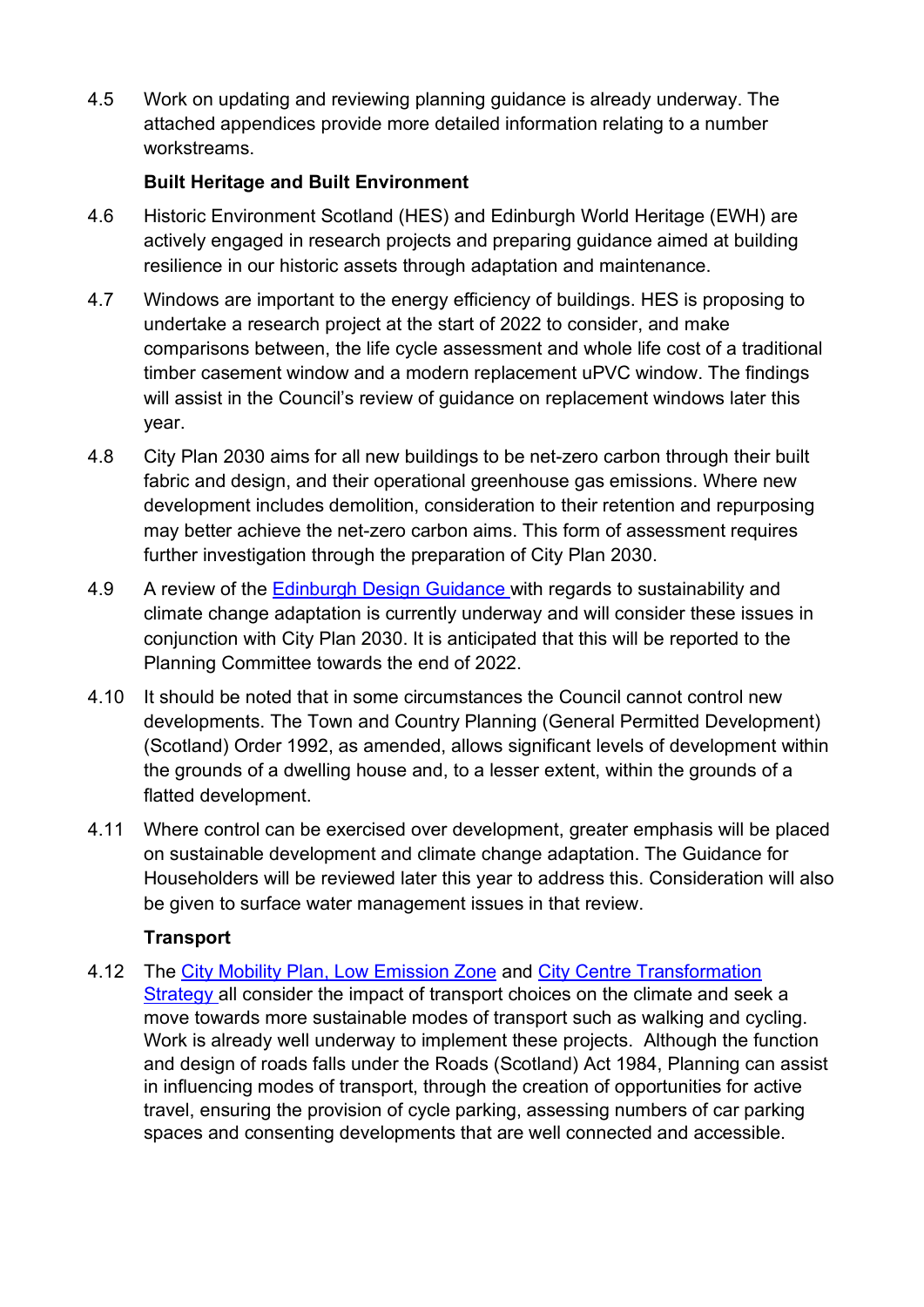#### **Water and Blue/Green Networks**

- 4.13 The Edinburgh and Lothians Strategic Drainage Partnerships (ELSDP) in October 2019 was aimed at developing a co-ordinated and transformative approach across Edinburgh and the Lothians to drainage, water management and flooding issues.
- 4.14 The City of Edinburgh Council's [Vision for Water Management](https://www.edinburgh.gov.uk/downloads/file/30101/vision-for-water-management-in-the-city-of-edinburgh) was approved in November 2020. As part of this work the [Edinburgh's Sustainable Rainwater](https://www.edinburgh.gov.uk/downloads/download/14933/vision-for-water-management-in-the-city-of-edinburgh)  [Guidance](https://www.edinburgh.gov.uk/downloads/download/14933/vision-for-water-management-in-the-city-of-edinburgh) is being developed. This guidance will form part of the Edinburgh Design Guidance as it is reviewed later this year.

## **Biodiversity**

- 4.15 The next iteration of the [Edinburgh Biodiversity Action Plan](https://www.edinburgh.gov.uk/downloads/file/26216/edinburgh-biodiversity-action-plan-2019-2021) is currently being drafted and will include green and blue infrastructure, adaption solutions, SuDS and biodiversity rich landscape schemes.
- 4.16 City Plan 2030 has specific policies which support and protect biodiversity in the city.
- 4.17 The Planning (Scotland) Act 2019, requires authorities to prepare a Forestry and Woodland Strategy. Work on this strategy is underway, for publication in late 2022.

## **Constraints**

4.18 The Planning Authority operates within a legislative framework, which may influence the ability to exercise control over development, for example, when permitted development rights apply. On occasions other legislation may also constrain actions, such as the Building Regulations or the Transport Act and there is therefore a need to be mindful of these.

## **Financial assistance**

- 4.19 In relation to financial assistance, Warmer Homes Scotland is a Scottish Government funded scheme to assist with making improvements to homes to reduce fuel bills. The following websites offer advice and information:
	- 4.19.1 [Energy Saving Trust Scotland](http://www.energysavingtrust.org.uk/scotland) helps you save energy and reduce your bills.
	- 4.19.2 [Greener Scotland](http://www.greenerscotland.org/) gives advice on how to save energy, reduce waste, travel smarter and eat greener.
	- 4.19.3 [Age Scotland](http://www.ageuk.org.uk/scotland/money-matters/energy/) has guidance on energy and how to reduce your bills.
	- 4.19.4 [Fuel Bank Foundation](https://www.fuelbankfoundation.org/individuals/) has advice for managing your energy account.

## **Conclusion**

- 4.20 This report, and the attached appendices, demonstrate the breadth of work that is already underway within the planning service, and in collaboration with other council services, external agencies and stakeholders, to meet the climate change challenge and work towards the Council's aim to be net-zero carbon by 2030.
- 4.21 The climate change agenda is vast and requires significant research and investment. Technologies are constantly improving and working alongside other council services and partner organisation, the service will aim to continually review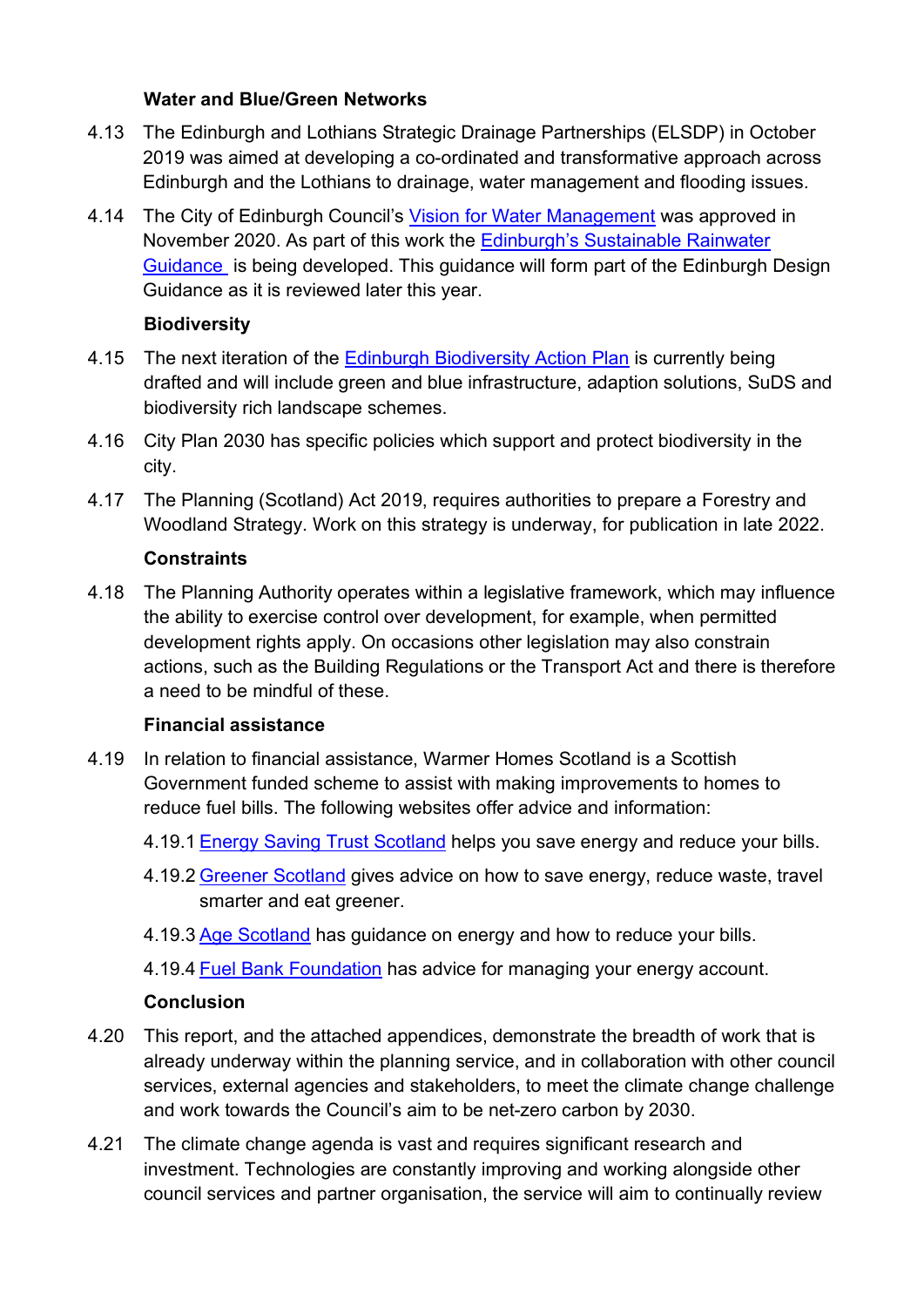and update policies and guidance to reflect emerging best practice and technological advances.

4.22 Residents, business and other stakeholders have a significant role to play. Whilst the council establishes policy and guidance, and leads with demonstration projects, the biggest impact will come from those who own, or have an interest in the built and natural environment, implementing these policies and best practice.

## **5. Next Steps**

5.1 Appendix 1 highlights a list of projects that impact on climate change and the aspiration for the City of Edinburgh to be net-zero carbon by 2030. Much of this programme of work is already underway and the remainder will be rolled out throughout 2022 and beyond.

# **6. Financial impact**

6.1 In relation to preparing updated and new guidance, this will be done within the existing operating budget of the planning service.

# **7. Stakeholder/Community Impact**

- 7.1 Stakeholders and the community have a significant role to play in implementing and delivering the Council's policy and guidance.
- 7.2 The proposed policy and guidance helps to create sustainable development and adaption to climate change. Consultation will be undertaken on any new policies or guidance.

# **8. Background reading/external references**

8.1 See links embedded within Appendix 2.

# **9. Appendices**

- 9.1 Appendix 1 Programme of Work relating to policies/guidance/advice on Climate Adaptation and Net-Zero Carbon.
- 9.2 Appendix 2 Detailed report on Planning policy and guidance in relation to Climate Change Emergency and Zero Carbon Development.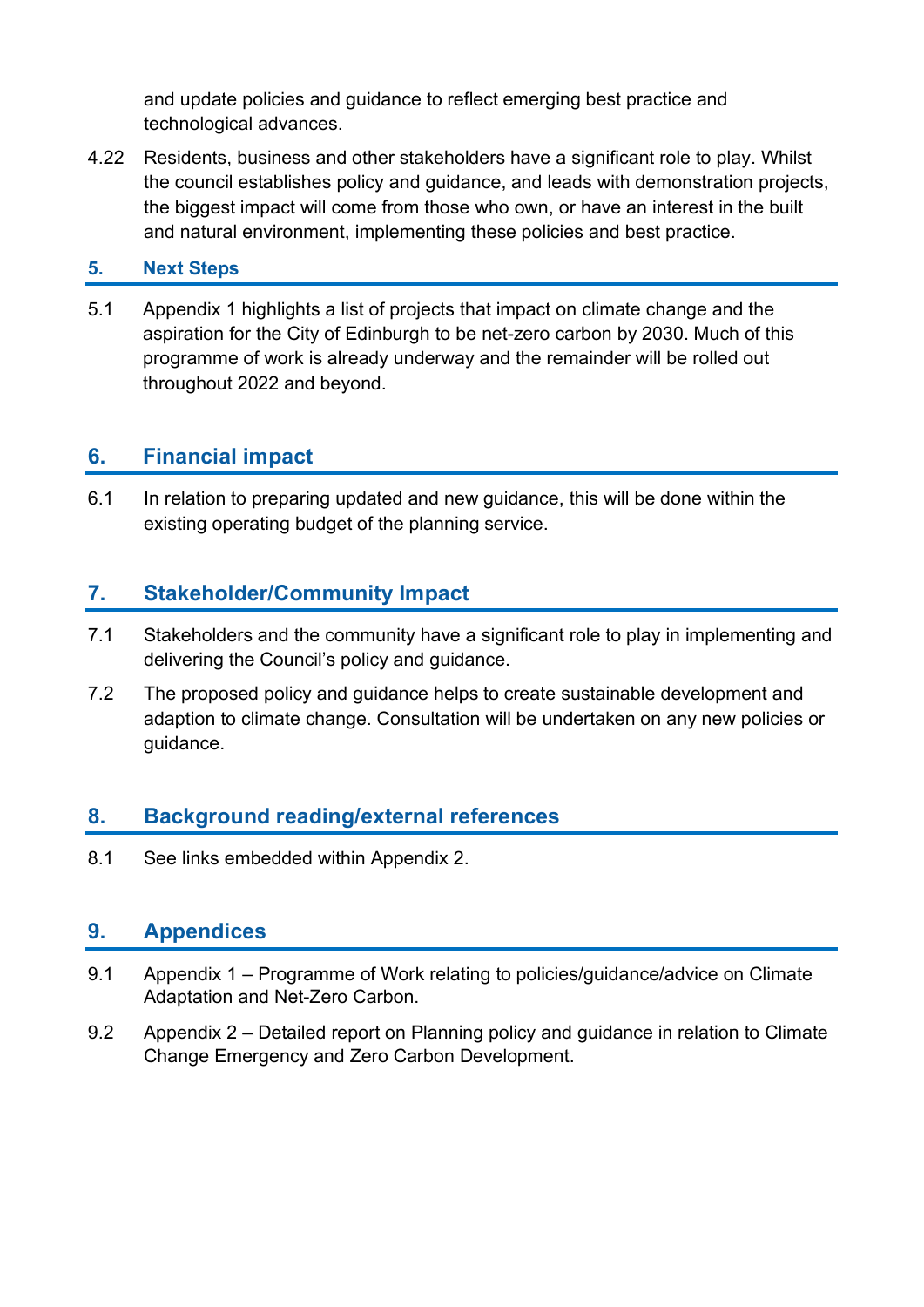# **Appendix 1** – **Planning work programme relating to policies and guidance on Climate Adaptation and Net-Zero Carbon.**

# **February 2022**

|                                       | <b>Action</b>                                                                                                                                                                          | Lead                                    | <b>Resource</b>                                                      | <b>Action already completed</b>                                                                                                                                 | <b>Timeframe</b>                                                             |
|---------------------------------------|----------------------------------------------------------------------------------------------------------------------------------------------------------------------------------------|-----------------------------------------|----------------------------------------------------------------------|-----------------------------------------------------------------------------------------------------------------------------------------------------------------|------------------------------------------------------------------------------|
| <b>City Wide</b>                      |                                                                                                                                                                                        |                                         |                                                                      |                                                                                                                                                                 |                                                                              |
| <b>Action Plan</b>                    | Edinburgh Adapts - Action Plan involving 50<br>different organisations across the city setting<br>out an action plan to build resilience.                                              | Edinburgh<br>Sustainable<br>Partnership | 50 different<br>orgs -<br>Planning<br>involved - CP                  | Work on going                                                                                                                                                   | On-going $-$<br>vision to 2050                                               |
| New development                       | City Plan 2030 - Policies and Spatial Strategy to<br>reflect both carbon reduction and adaptation<br>for the city. Series of guidance to support City<br>Plan will be required.        | Planning                                | Planning and<br>consultants<br>as required                           | Approved by Planning Committee<br>23 September 2021. Consultation<br>closed and representations being<br>analysed. Submission to Scottish<br>Ministers in 2022. | To be carried<br>out in line with<br>the timescale<br>for City Plan<br>2030. |
| <b>Built Environment</b>              |                                                                                                                                                                                        |                                         |                                                                      |                                                                                                                                                                 |                                                                              |
| New Development                       | 20 minute neighbourhood - work already<br>commenced on the concept and pilot projects<br>identified.                                                                                   | Corporate<br><b>Services</b>            | Specific team<br>being set up<br>with input<br>from<br>planning - AL | Draft Strategy reported to Policy<br>and Sustainability Committee 10<br>June 21.                                                                                | To be carried<br>out in line with<br>the timescale<br>for City Plan<br>2030. |
| Passive house/low<br>carbon buildings | City Plan 2030 - Ensure new buildings are built<br>to higher standard by changing policy                                                                                               | Planning                                | <b>TBC</b>                                                           | Work on going                                                                                                                                                   | To be carried<br>out in line with<br>the timescale<br>for City Plan<br>2030. |
| Place briefs                          | City Plan 2030 - Place briefs for selected<br>brownfield and green field sites to reflect<br>change policy and include development<br>principles for each site covering issues such as | Planning                                | In house                                                             | Work on going                                                                                                                                                   | To be carried<br>out in line with<br>the timescale<br>for City Plan<br>2030. |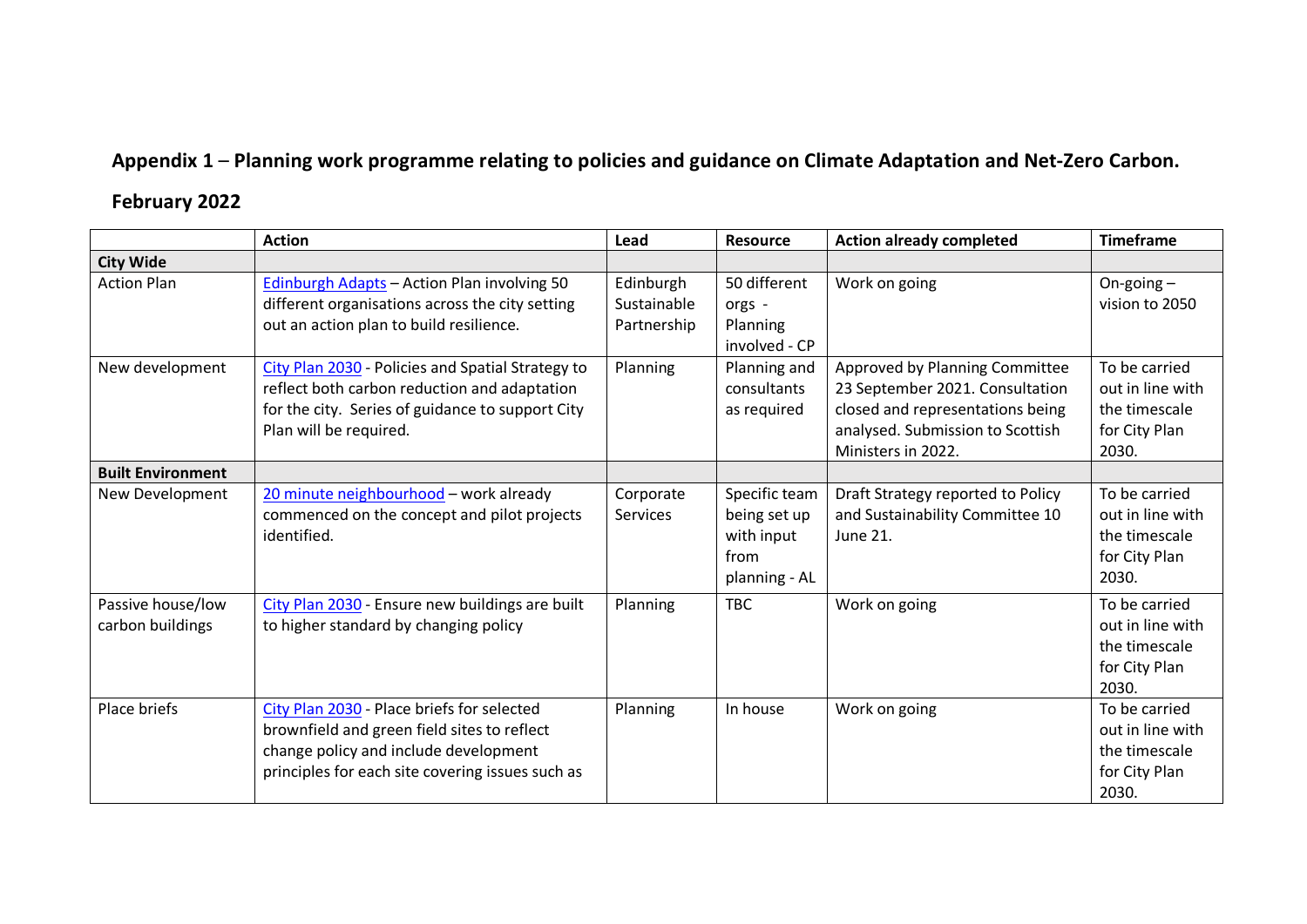|                                               | <b>Action</b>                                                                                                                                                                                                     | Lead                                           | Resource                             | <b>Action already completed</b>                                                                                           | <b>Timeframe</b>                                                             |
|-----------------------------------------------|-------------------------------------------------------------------------------------------------------------------------------------------------------------------------------------------------------------------|------------------------------------------------|--------------------------------------|---------------------------------------------------------------------------------------------------------------------------|------------------------------------------------------------------------------|
|                                               | green/blue infrastructure, active travel, SUDS,<br>trees and biodiversity.                                                                                                                                        |                                                |                                      |                                                                                                                           |                                                                              |
| Carbon cost of reuse<br>of existing buildings | City Plan 2030 - Research regarding the carbon<br>impacts of developing new building vs impacts<br>of retention.                                                                                                  | Planning                                       | In house                             | Work on going.                                                                                                            | To be carried<br>out in line with<br>the timescale<br>for City Plan<br>2030. |
| <b>City Wide Guidance</b>                     | <b>Edinburgh Design Guidance - review to</b><br>consider sustainability and climate change<br>adaptation. This is currently underway and it<br>will consider these issues.                                        | Planning                                       | In house                             | Review already underway. Bespoke<br>guidance relating to rainwater<br>management prepared and will be<br>included in EDG. | Late 2022                                                                    |
| Householders<br>Applications                  | Householders guidance to be updated to cover<br>issues such as green roofs, rainwater gardens,<br>porous paving, surface water run-off planting<br>schemes and renewable energy.                                  | Planning                                       | In house                             | Some areas of work already<br>commenced.                                                                                  | Late2022                                                                     |
| Climate Change<br>Impact on WHS               | <b>Climate Vulnerability Index Project to consider</b><br>the impact of climate change on the<br>Outstanding Universal Value of the WHS                                                                           | Planning<br>working<br>alongside<br><b>HES</b> | HES&<br>University of<br>Queensland  | Workshops complete and findings<br>being analysed and written up.                                                         | Report expected<br>spring 2022                                               |
| <b>Listed Buildings</b>                       | Strategy for Carbon reduction in Listed buildings                                                                                                                                                                 | Planning - JB                                  | Scot Gov<br>appointed<br>consultants | In preparation                                                                                                            | Report expected<br>spring 2022                                               |
| Replacement<br>Windows                        | <b>Listed Buildings and Conservation Areas -</b><br>guidance to be reviewed following research by<br>HES to consider comparison of whole life cost<br>and life cycle assessment of timber windows<br>versus uPVC. | Planning<br>alongside<br><b>HES</b>            | <b>HES</b>                           | Research project due to commence<br>early 2022.                                                                           | To be confirmed<br>with HES                                                  |
| <b>Transport</b>                              |                                                                                                                                                                                                                   |                                                |                                      |                                                                                                                           |                                                                              |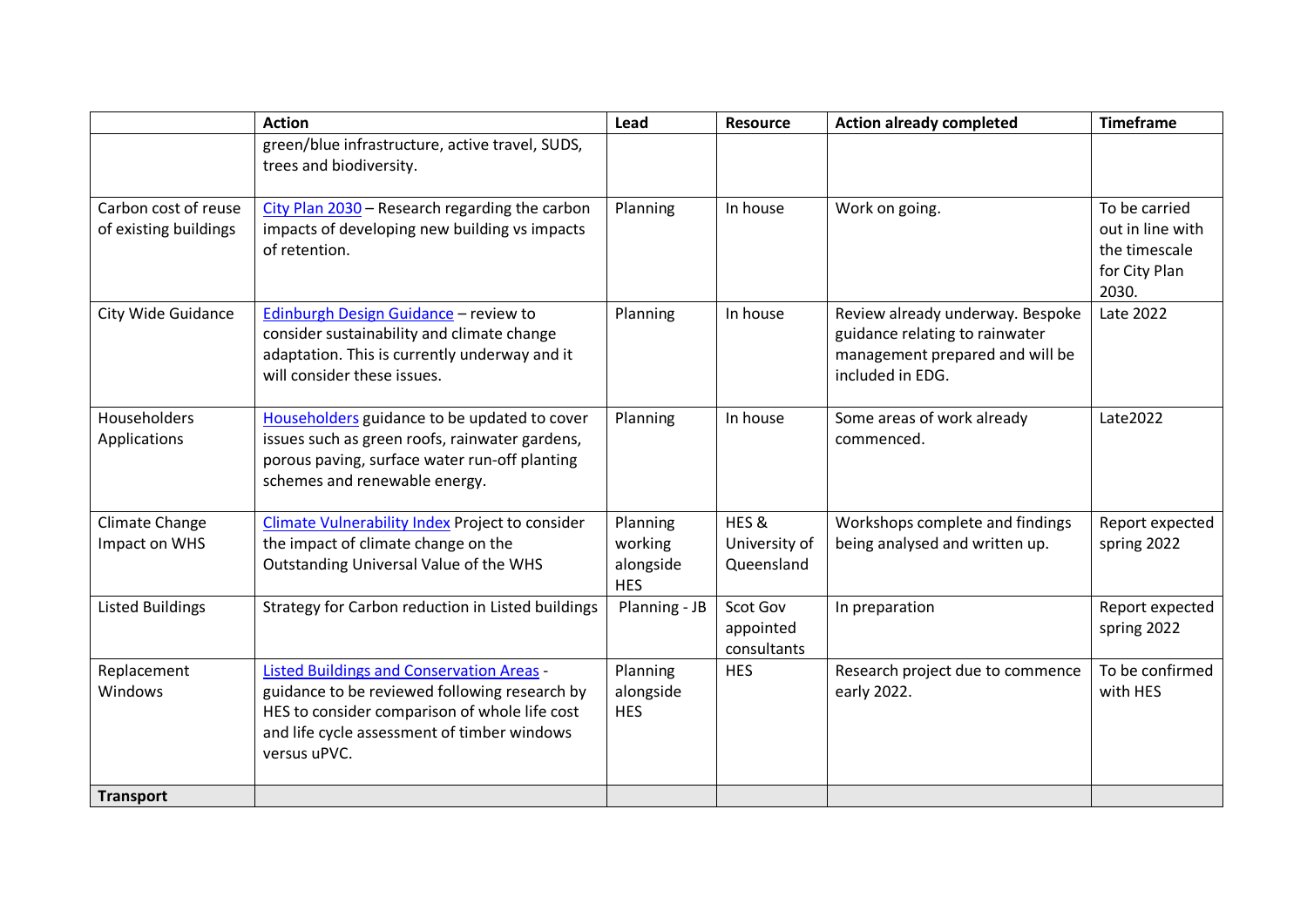|                           | <b>Action</b>                                                                                                                                                                                                                                                                                                                                                                                       | Lead                   | Resource                               | <b>Action already completed</b>                                                                                                                                                                                                                                                                                                                                                                                                                                           | <b>Timeframe</b>                                                             |
|---------------------------|-----------------------------------------------------------------------------------------------------------------------------------------------------------------------------------------------------------------------------------------------------------------------------------------------------------------------------------------------------------------------------------------------------|------------------------|----------------------------------------|---------------------------------------------------------------------------------------------------------------------------------------------------------------------------------------------------------------------------------------------------------------------------------------------------------------------------------------------------------------------------------------------------------------------------------------------------------------------------|------------------------------------------------------------------------------|
| <b>Transport Strategy</b> | <b>City Mobility Plan - Edinburgh's transport</b><br>strategy for 2021 to 2030. Vision that<br>"Edinburgh will be connected by a safer and<br>more inclusive net zero carbon transport<br>system delivering a healthier, thriving, fairer<br>and compact capital city and a higher quality of<br>life for all residents."                                                                           | Transport/<br>Planning | In house                               | Approved Feb 2021. Contains 49<br>policies, some of which have<br>already been actioned.                                                                                                                                                                                                                                                                                                                                                                                  | On-going                                                                     |
| Air Quality               | Low Emission Zone - aims to prevent the worst<br>polluting vehicles from entering a defined area<br>in the city, which in turn will reduce emissions<br>and greenhouse gases in this locality.                                                                                                                                                                                                      | Transport/<br>Planning | In house                               | Due to be reported back to T&E<br>committee Jan 2022                                                                                                                                                                                                                                                                                                                                                                                                                      | Aim for<br>enforcement to<br>commence<br>summer 2024                         |
| Water                     |                                                                                                                                                                                                                                                                                                                                                                                                     |                        |                                        |                                                                                                                                                                                                                                                                                                                                                                                                                                                                           |                                                                              |
| <b>Water Vision</b>       | Vision for Water Management Work with SW<br>and SEPA to agree an overall Vision and<br>Objectives for city concerning all aspects of<br>flooding and sewer flooding, including ensuring<br>Thriving Greenspace projects are utilised for<br>water attenuation.<br>Planning authority role in ensuring NPF4<br>National Project and all planning applications to<br>comply with guidance and policy. | Planning               | In house -<br>Planning and<br>Flooding | Edinburgh and Lothians Strategic<br>Drainage Partnership involved<br>Water Vision agreed at Transport<br>and Environment Committee in<br>November 2021.<br>Guidance on Sustainable Rainwater<br>management approved at T&E and<br>Planning Committee. To form part<br>of EDG.<br>Fact sheets are underway with<br>three completed and further two<br>still to come:<br>Maintenance of 'green<br>$\bullet$<br>blue' water features with<br>Abertay uni - in<br>preparation | To be carried<br>out in line with<br>the timescale<br>for City Plan<br>2030. |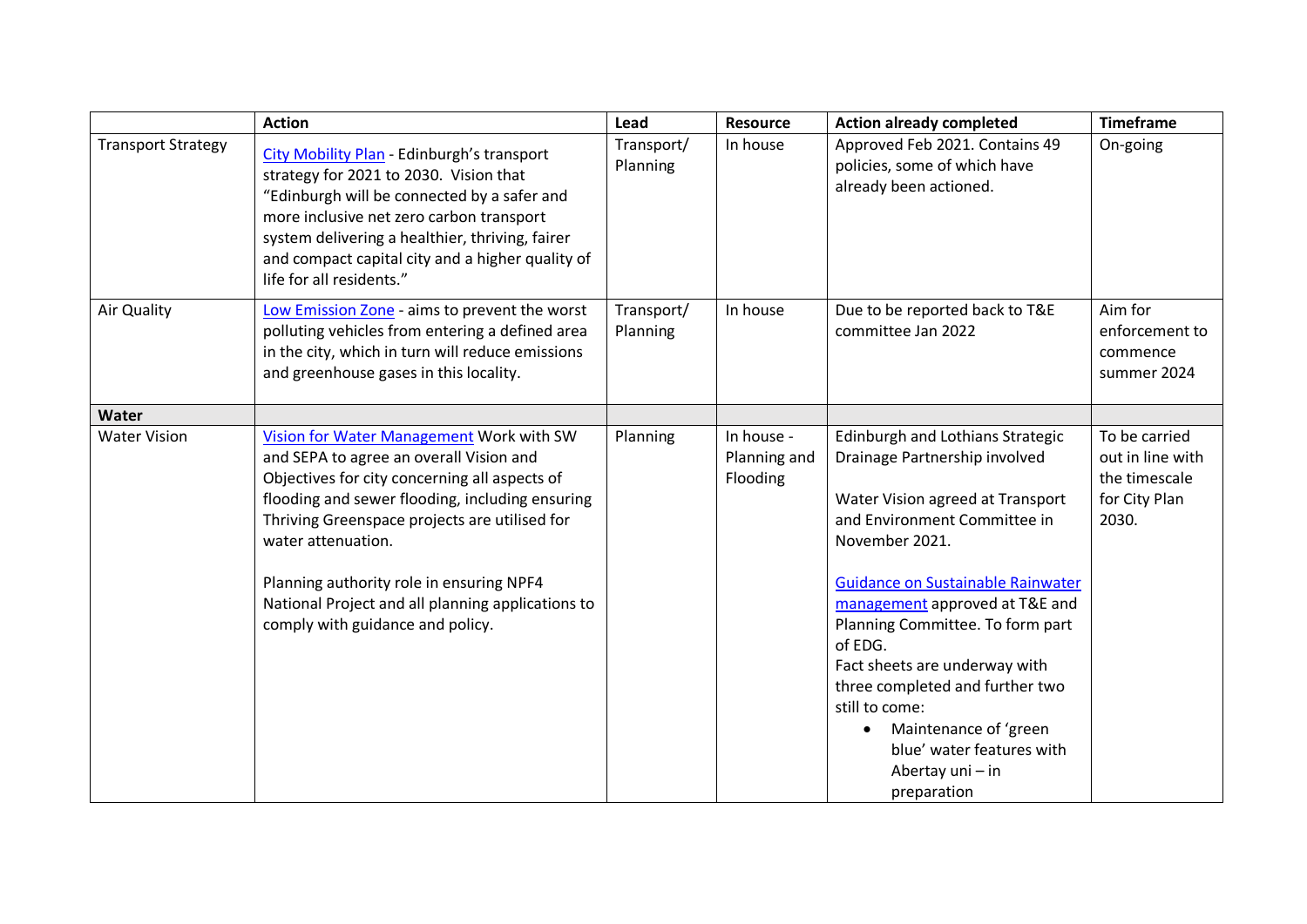|                                                                                                            | <b>Action</b>                                                                                                                                                                                                                                                                                                                                                                                             | Lead                              | <b>Resource</b>                                                                 | <b>Action already completed</b>                                                                                                                                                                                                        | <b>Timeframe</b>                                                            |
|------------------------------------------------------------------------------------------------------------|-----------------------------------------------------------------------------------------------------------------------------------------------------------------------------------------------------------------------------------------------------------------------------------------------------------------------------------------------------------------------------------------------------------|-----------------------------------|---------------------------------------------------------------------------------|----------------------------------------------------------------------------------------------------------------------------------------------------------------------------------------------------------------------------------------|-----------------------------------------------------------------------------|
|                                                                                                            |                                                                                                                                                                                                                                                                                                                                                                                                           |                                   |                                                                                 | Suds and heritage - how to<br>$\bullet$<br>do water management<br>above ground in heritage<br>areas - in preparation                                                                                                                   |                                                                             |
| Integrated city wide<br>strategy green/blue<br>infrastructure                                              | <b>Green Blue Network project and Active travel.</b><br>City Wide strategy for active travel/ecosystem<br>services combining with ENN /open space<br>strategy information / water attenuation and<br>flooding issues.<br>Reduced sewer flooding (both surface water<br>and combined sewers) opportunities for<br>improving network and planning new<br>infrastructure and missing links to be identified. | Planning                          | Managed in<br>house -<br>Planning<br>Funded by<br><b>SUSTRANS</b><br>/SEPA /CEC | Recently identified as a National<br>Planning project in NPF4. Project<br>currently requires further resource<br>and consultation work within the<br>officers of the council in many<br>departments.<br>Consultants to start 1/10/2020 | Completion<br>Sept 2022                                                     |
| Surface Water and<br>Flooding                                                                              | Commission Surface Water management plans<br>for city in a timely fashion - assessing these is an<br>issue due to resources in Flooding, which in turn<br>impacts on Planning if we don't have the<br>required info.                                                                                                                                                                                      | Flood<br>Prevention               | Requires 3<br>F/T flood<br>engineers                                            | Certain SWMP have started but<br>constrained by staff resource and<br>finance                                                                                                                                                          | Interim Flood<br><b>Risk Assessment</b><br>for City will be<br>used for LDP |
| Edinburgh<br>Sustainable Water<br>management<br>guidance (Suds)                                            | Provides guidance for all developments, both<br>planning and transport on Suds and surface<br>water                                                                                                                                                                                                                                                                                                       | Planning /<br>Flood<br>Prevention | Consultants<br><b>SUSTRANS</b><br>funded                                        | Completed - Finalist - landscape<br>Institute Awards.                                                                                                                                                                                  | Complete                                                                    |
| Costs on maintaining<br>existing flood<br>defence structure<br>with climate change<br>erosion not expected | Aims to understand risk of using hard<br>engineered, especially coastal structures, as<br>opposed to moving back development and soft<br>solutions due to on-going maintenance costs.                                                                                                                                                                                                                     | Flood<br>Prevention               | Resource<br>impacts to<br>be identified.                                        |                                                                                                                                                                                                                                        | Input into Place<br><b>Briefs</b><br>On-going as<br>required                |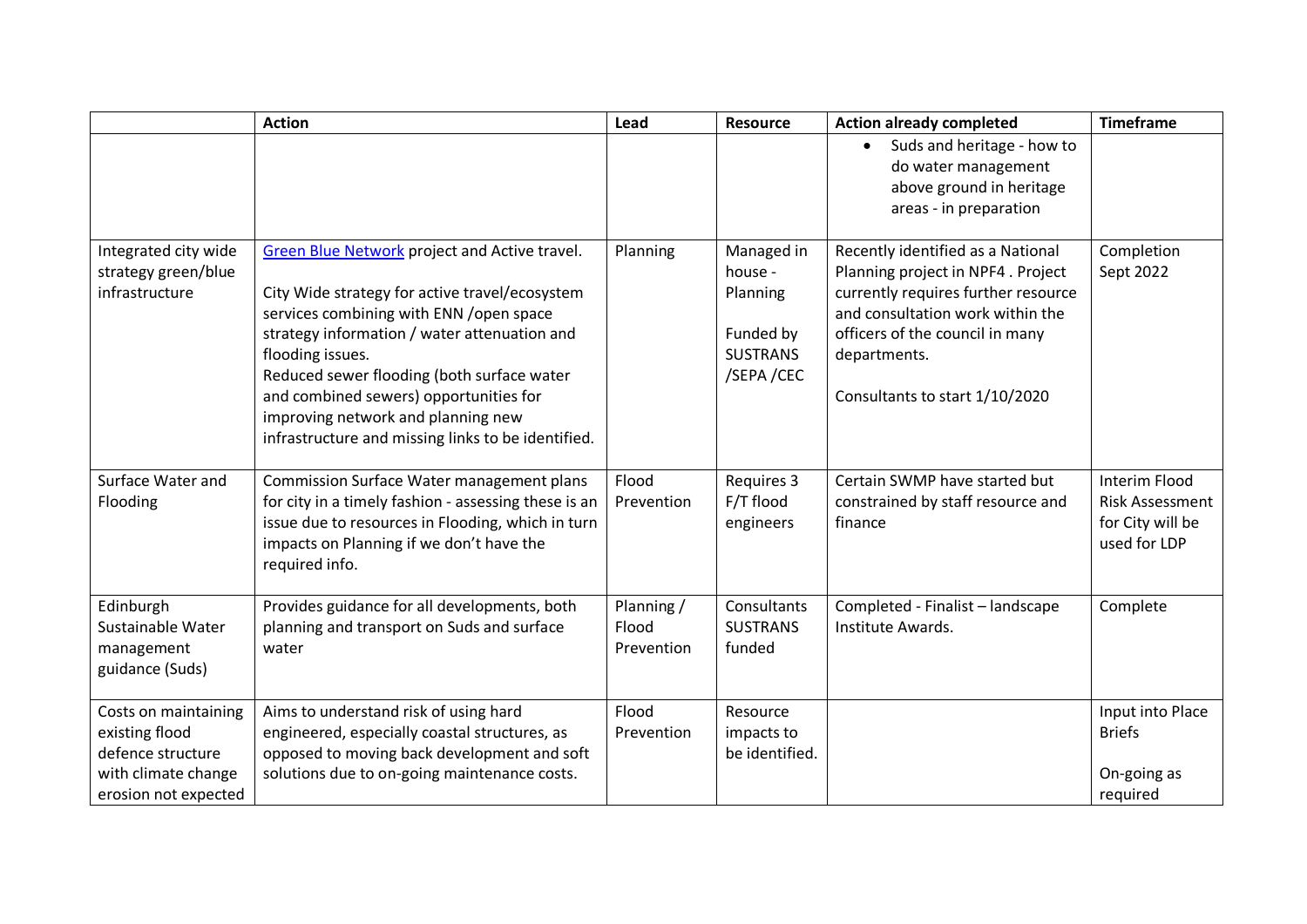|                     | <b>Action</b>                                       | Lead         | <b>Resource</b>     | <b>Action already completed</b>     | <b>Timeframe</b> |
|---------------------|-----------------------------------------------------|--------------|---------------------|-------------------------------------|------------------|
| at time of          |                                                     |              |                     |                                     |                  |
| construction        |                                                     |              |                     |                                     |                  |
|                     |                                                     |              |                     |                                     |                  |
| <b>Biodiversity</b> |                                                     |              |                     |                                     |                  |
| Ecology and         | Edinburgh Nature Network (ENN) - City wide          | Parks, Open  | In house -          | GIS and Ecosystem Services          | Report           |
| Ecosystem services  | strategy for Ecosystem services and Habitat         | Space and    | Part of the         | Consultant appointed                | published April  |
|                     | network. Identifying nature-based                   | cemeteries   | Thriving            |                                     | 2021.            |
|                     | opportunities for single site interventions with    | and Planning | Green               |                                     |                  |
|                     | multiple benefits for people and nature (e.g.       |              | Spaces              |                                     | Extension        |
|                     | enhancing habitat connectivity, providing           |              | <b>Future Parks</b> |                                     | requested for    |
|                     | mental health benefits, flood regulation etc.)      |              | Accelerator         |                                     | Phase 1 of       |
|                     |                                                     |              | (FPA) project       |                                     | $project - this$ |
|                     |                                                     |              |                     |                                     | will allow       |
|                     |                                                     |              | Funded              |                                     | piloting ENN     |
|                     |                                                     |              | National            |                                     | opportunities    |
|                     |                                                     |              | <b>Trust and</b>    |                                     |                  |
|                     |                                                     |              | HLF/                |                                     | Edinburgh        |
|                     |                                                     |              |                     |                                     | Nature Network   |
|                     |                                                     |              | Partnership         |                                     | connectivity     |
|                     |                                                     |              | with Scottish       |                                     | mapping will be  |
|                     |                                                     |              | Wildlife            |                                     | included in City |
|                     |                                                     |              | Trust, Parks,       |                                     | plan 2030 as     |
|                     |                                                     |              | open space          |                                     | part of the      |
|                     |                                                     |              | and                 |                                     | Green blue       |
|                     |                                                     |              | cemeteries          |                                     | network for the  |
|                     |                                                     |              |                     |                                     | city.            |
| Biodiversity        | <b>Edinburgh Biodiversity Action Plan - updated</b> | Planning     | In house -          | On-going                            | To be carried    |
|                     | annually                                            |              | Planning            | New City Plan policy in preparation | out in line with |
|                     | City Plan 2030 - new biodiversity policy            |              |                     |                                     | the timescale    |
|                     |                                                     |              |                     |                                     | for City Plan    |
|                     |                                                     |              |                     |                                     | 2030.            |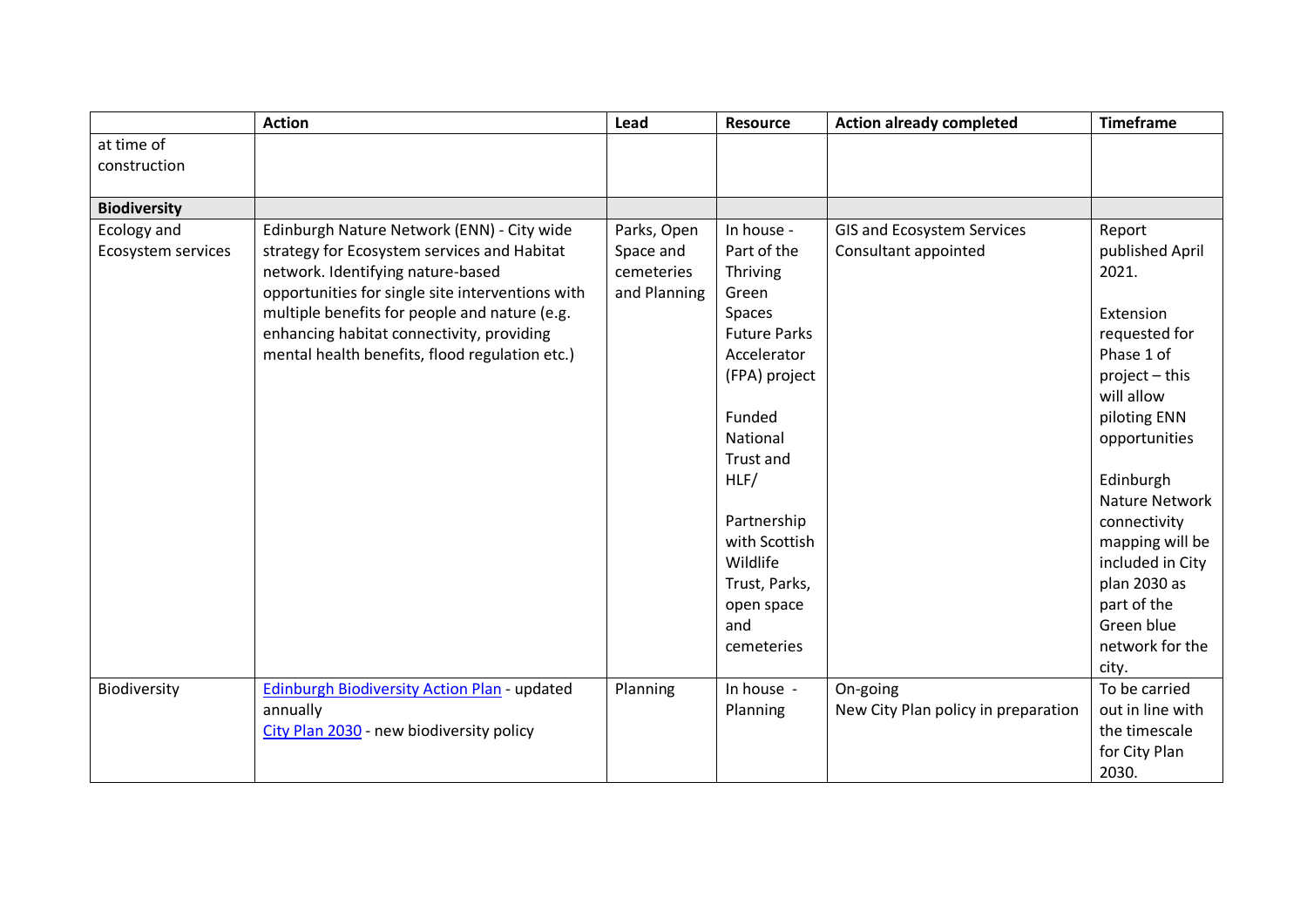|                           | <b>Action</b>                                    | Lead        | <b>Resource</b> | <b>Action already completed</b>    | <b>Timeframe</b> |
|---------------------------|--------------------------------------------------|-------------|-----------------|------------------------------------|------------------|
| <b>Trees</b>              | 1 Million Tree Project -                         | Parks, Open | In house $-$    | Agreed by committee                | On-going         |
|                           |                                                  | Space and   | Planning        |                                    |                  |
|                           |                                                  | cemeteries  | asked to        | Planning have been asked to        |                  |
|                           |                                                  |             | input           | record loss of trees and deliver   |                  |
|                           |                                                  |             |                 | 126,000 new trees in development   |                  |
|                           |                                                  |             |                 | schemes. This requires a resource. |                  |
| <b>Tree Canopy Target</b> | City Plan 2030 - new guidance to increase tree   | Planning    | In house $-$    | Discussions held with Glasgow City | TBC when         |
|                           | canopy cover in new public spaces and car parks  |             |                 | Council and discussion with Parks  | resourced        |
|                           | - research required understand how to update     |             | Currently no    | Dept - study required as evidence  |                  |
|                           | existing information, measure this and set       |             | resource        | before input into new policy.      |                  |
|                           | targets. To be done in Open Space Strategy and   |             | identified      |                                    |                  |
|                           | /or Edinburgh Design Guidance.                   |             |                 |                                    |                  |
| Resistant planting -      | Diversify planting species in the city to more   | Planning    | In house        |                                    | Complete         |
| disease and heat          | appropriate trees and shrub species in all new   |             |                 |                                    |                  |
|                           | development                                      |             |                 |                                    |                  |
| Planting - Human          | Species of tree and shrub planting to be altered | Planning    | In house        | Discussions with Landscape         | Late 2022        |
| health                    | to avoid highly allergenic pollen which causes   |             |                 | Architects to ensure appropriate   |                  |
|                           | asthma and hay fever made worse by higher        |             |                 | species. Changes to be included in |                  |
|                           | temperatures.                                    |             |                 | revised EDG.                       |                  |
| Planting - Human          | Grass species in pollinator grass mix used by    | Planning    | Edinburgh       | Positive Discussion held with      | Early in Q2 2022 |
| health                    | Edinburgh Parks and requested in planning        |             | Design          | British Seed Houses - UK           |                  |
|                           | applications to be amended and highly            |             | Guidance to     | manufacturer. Changes to be        |                  |
|                           | allergenic grass species removed.                |             | be updated.     | implemented through revised EDG    |                  |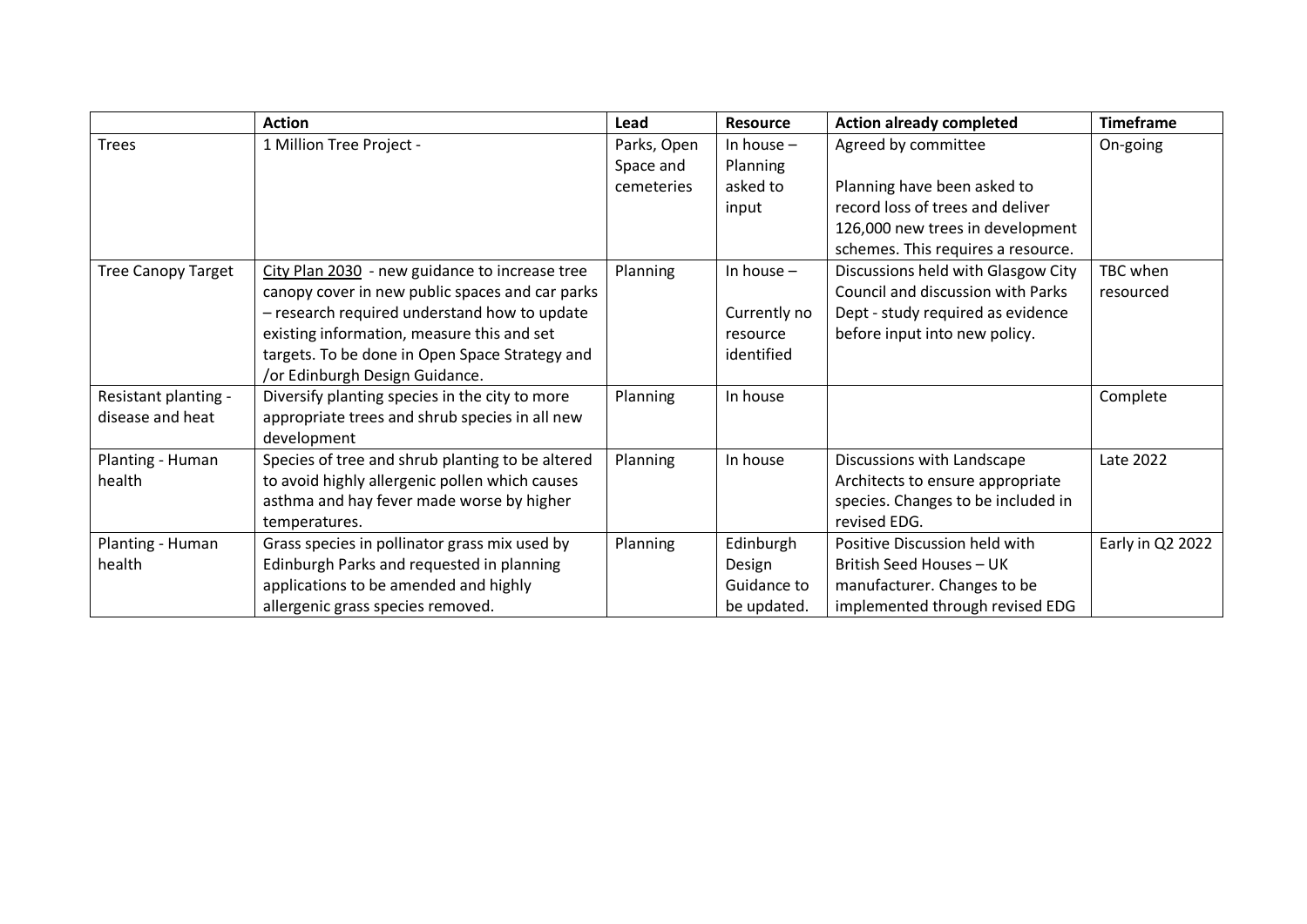# **APPENDIX 2 - Detailed report on Planning policy and guidance in relation to Climate Change Emergency and Zero Carbon Development**

# **1. Introduction**

- 1.1 Scotland's climate is already changing. Over the last century temperatures have increased, sea levels have risen, and rainfall patterns have changed, with increased seasonality and more heavy downpours. The experience of recent years has shown us that climate change and extreme weather events have already impacted many aspects of our natural environment and our society, including buildings and property, health, agriculture and growing seasons, forestry, transport, water resources and energy demand. These changes are projected to continue and intensify over the coming decades.
- 1.2 The Council's planning response to the climate change emergency and zero carbon agenda sits within a hierarchy of planning policy, guidance and best practice advice.
- 1.3 The Council produces, and helps shape, a wide range of plans, policies and frameworks at the national, regional, citywide and local level. Planning authorities have a statutory function and must operate within this legislative hierarchy. Decisions must be guided by policies in the development plan.

# **2. Legislative Framework**

2.1 Scottish Government's legislation, policy and priorities steer our own policies, guidance and decision making at a local level.

# **National**

- 2.2 The [Climate Change \(Scotland\) Act 2009](https://www.legislation.gov.uk/asp/2009/12/contents) sets a target of reducing greenhouse gas emissions by at least 80% by 2050.
- 2.3 The [National Planning Framework](http://www.scotland.gov.uk/Topics/Built-Environment/planning/National-Planning-Framework) (NPF) provides a statutory framework for Scotland's long-term spatial development. Draft NPF4 was published in November 2021 and is currently being consulted on. NPF4 will form part of the development plan and is a material consideration in assessing planning applications. It addresses a number of environmental issues:
	- nature recovery
	- future impacts of flood risk, temperature change, coast, infrastructure
	- heat networks
	- more sustainable travel
	- 20-minute neighbourhoods
	- an infrastructure-first approach
	- limiting greenfield development
	- limiting out of town retail
	- making use of vacant land
	- a positive, greener future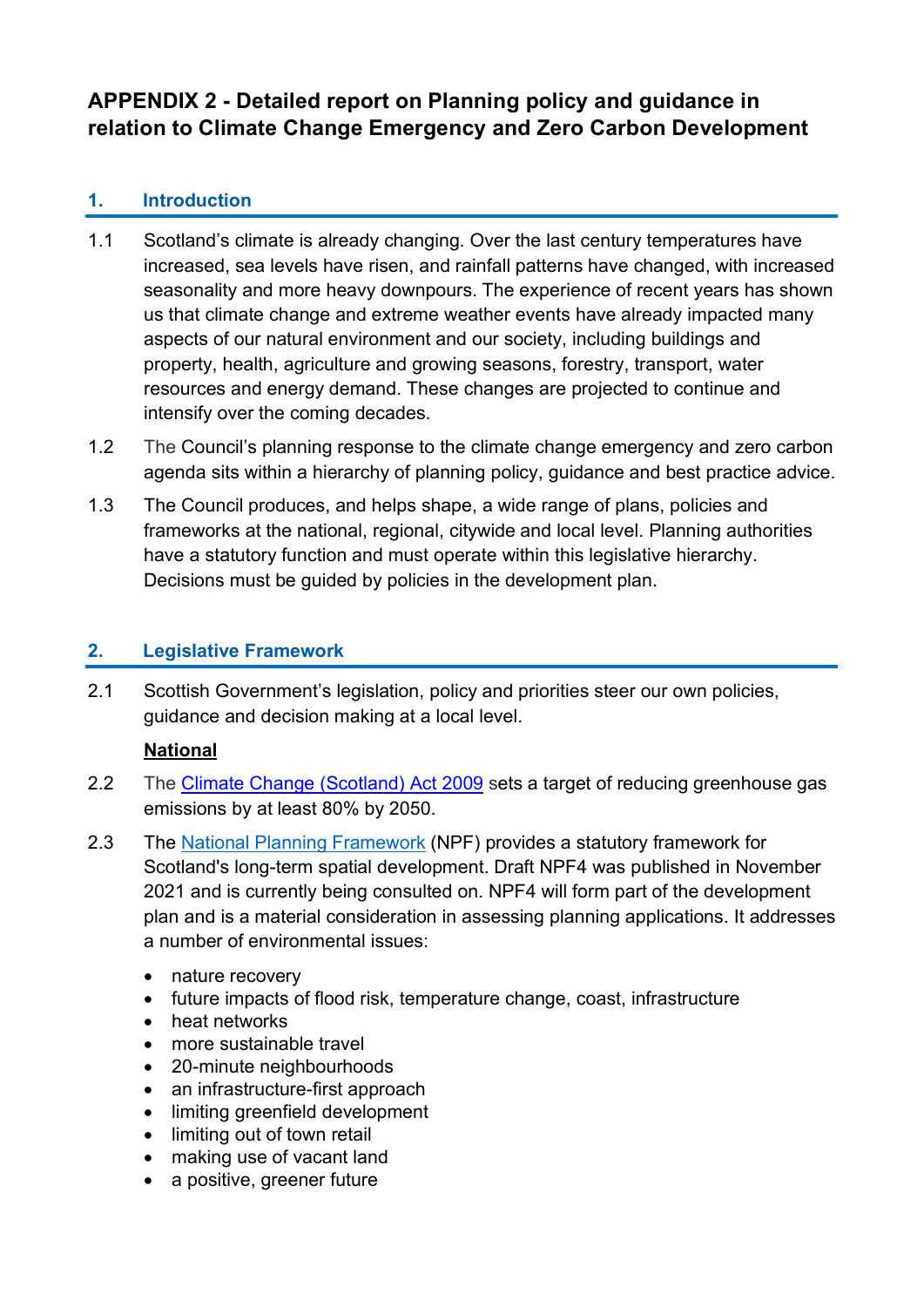- 2.4 [Scottish Planning Policy](https://www.gov.scot/publications/scottish-planning-policy/) (SPP) is a statement of the Scottish Government's priorities and policies that will help to deliver the objectives of the NPF and is a material consideration with significant weight in planning decisions; it's also important guidance for plan-making. It contains subject policies on sustainability and placemaking, zero waste, the natural environment, flooding and drainage, green infrastructure, heat and electricity, and the historic environment.
- 2.5 Scottish Government also produce other thematic guidance including [Creating](http://www.scotland.gov.uk/Publications/2013/06/9811/0)  [Places,](http://www.scotland.gov.uk/Publications/2013/06/9811/0) [Designing Streets](http://www.scotland.gov.uk/Publications/2010/03/22120652/0) and [Circulars.](http://www.scotland.gov.uk/Topics/Built-Environment/planning/publications/circulars) Circulars contain policy on the implementation of legislation or procedures.
- 2.6 Cleaner Air for Scotland 2 [Towards a Better Place for Everyone](https://www.gov.scot/publications/cleaner-air-scotland-2-towards-better-place-everyone/) sets out the importance of improving Scotland's air quality and taking a precautionary approach when considering the effects of adverse air quality on health.

# **Regional**

- 2.7 The first Strategic Development Plan for South East Scotland (SDP) was approved in June 2013. It provides a long-term (20 years plus) spatial planning strategy for the Edinburgh city region, including where future development will be located and what is required for its delivery.
- 2.8 The SDP, together with the local development plan and any associated supplementary guidance, form the statutory development plan referred to in decisions on planning applications.
- 2.9 SDP1 is accompanied by an Action Programme of projects essential to unlocking sustainable growth and delivering the SDP's regional vision.
- 2.10 A second proposed Strategic Development Plan was submitted to Scottish Ministers for examination in June 2017 but was subsequently rejected by Scottish Ministers in May 2019.
- 2.11 As part of Scottish Government's [Planning Reform,](https://www.transformingplanning.scot/planning-reform/) SDPs are being replaced by regional spatial strategies. An [Interim Regional Spatial Strategy for South East](https://static1.squarespace.com/static/55c87967e4b05aa55020f656/t/61781f2dd470762081f93d46/1635262261473/iRSS+final+.pdf)  [Scotland](https://static1.squarespace.com/static/55c87967e4b05aa55020f656/t/61781f2dd470762081f93d46/1635262261473/iRSS+final+.pdf) has been submitted to Scottish Ministers.
- 2.12 The [Regional Transport Strategy](https://www.sestran.gov.uk/wp-content/uploads/2017/01/Regional-Transport-Strategy.pdf) (RTS) is produced by SEStran. The current RTS was first produced in 2008 and updated in 2015.
- 2.13 A draft RTS was published by SEStran in November 2021 and sets a sustainable transport framework to 2035.

## **Local**

- 2.14 The Local Authority has a statutory duty to produce a development plan. The current [Edinburgh Local Development Plan](https://www.edinburgh.gov.uk/localdevelopmentplan) (LDP) was adopted on 24 November 2016. It is accompanied by twelve pieces of Supplementary Guidance and these also form part of the statutory development plan.
- 2.15 The Plan is used to determine planning applications and is accompanied by a statutory [Action Programme](https://www.edinburgh.gov.uk/actionprogramme) which ensures delivery of the plan's policies and proposals, including necessary infrastructure.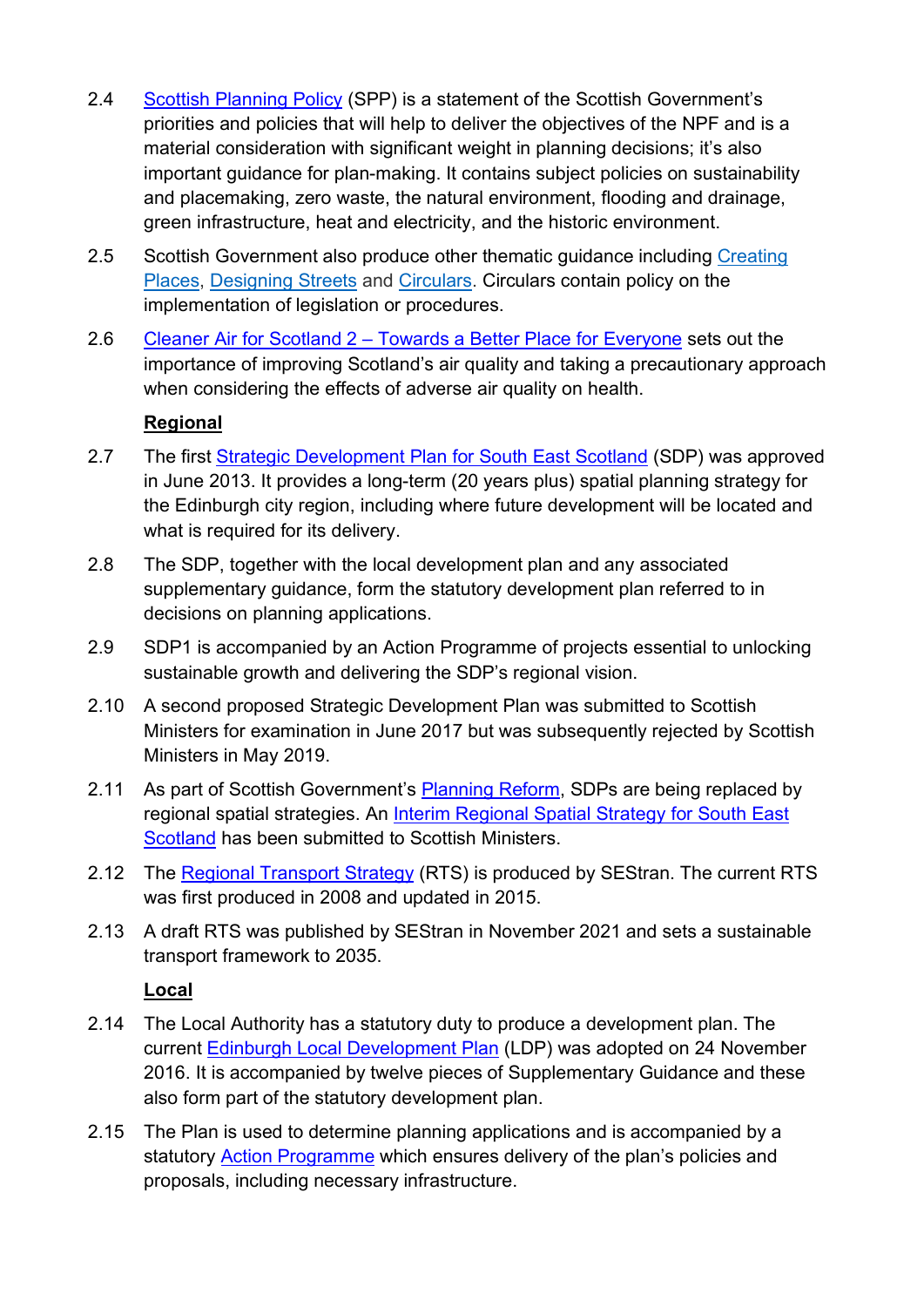- 2.16 The emerging replacement LDP [City Plan 2030](https://www.edinburgh.gov.uk/local-development-plan-guidance-1/city-plan-2030?documentId=12552&categoryId=20305) sets out the strategy for development, proposals and policies to shape development and inform planning decisions in the city over the next 10 years and beyond. Following a period of consultation, the Council are currently considering the representations received prior to submitting the Proposed Plan to Scottish Ministers in 2022.
- 2.17 Alongside the LDP and supplementary guidance sits our non-statutory guidance. The non-statutory guidance supports the policies in the LDP and is a material consideration in determining planning applications, and includes: [Listed Buildings](https://www.edinburgh.gov.uk/downloads/file/27028/listed-building-and-conservation-areas)  [and Conservation Areas;](https://www.edinburgh.gov.uk/downloads/file/27028/listed-building-and-conservation-areas) [Householders;](https://www.edinburgh.gov.uk/downloads/file/27026/for-householders) [Businesses;](https://www.edinburgh.gov.uk/downloads/file/27027/for-businesses) [Development in the](https://www.edinburgh.gov.uk/downloads/file/24491/guidelines-on-development-in-the-countryside-and-green-belt)  [Countryside & Green Belt;](https://www.edinburgh.gov.uk/downloads/file/24491/guidelines-on-development-in-the-countryside-and-green-belt) [Edinburgh Design Guidance;](https://www.edinburgh.gov.uk/local-development-plan-guidance-1/edinburgh-design-guidance/1) [Flooding;](https://www.edinburgh.gov.uk/flooding/planning-application-guidance-flooding) [Open Space](https://www.edinburgh.gov.uk/park-management-rules/open-space-strategy/1)  [Strategy.](https://www.edinburgh.gov.uk/park-management-rules/open-space-strategy/1)

# **3. City of Edinburgh Council Planning Policies and Guidance**

3.1 The planning authority is acutely aware of the issues around climate change and has, for decades, been setting policy and preparing guidance to assist in creating more sustainable, accessible and greener places.

# **Local Development Plan**

- 3.2 One of the five [Local Development Plan 2016](https://www.edinburgh.gov.uk/localdevelopmentplan) (LDP) aims is to 'look after and improve our environment for future generations in a changing climate'. Part 2 of the plan includes a section on Climate Change and provides an overview of how the plan's strategy and policy framework address the reduction of greenhouse emissions and ability to adapt to a changing climate.
- 3.3 The key policy to support the aim of reducing emissions and energy use is LDP Policy Des 6 Sustainable Buildings. This policy addresses the knowledge that buildings account for a substantial proportion of total carbon emissions through the energy they consume. This policy requires new development to demonstrate meeting the target for carbon dioxide emissions, and the use of low and zero carbon generating technologies. These targets are set by the Building (Scotland) Regulations 2004.
- 3.4 The LDP also provides examples of design features to be incorporated into new development that would reduce or minimise environmental resource use, these include water conservation, SuDS, recycling, sustainable materials and facilities to support active travel.
- 3.5 Planning guidance requires applicants for non-householder development to complete a 'S1 Sustainability Statement Form' to demonstrate compliance with LDP Policy Des 6.
- 3.6 Further guidance can be found in the [Edinburgh Design Guidance,](https://www.edinburgh.gov.uk/downloads/file/27602/edinburgh-design-guidance-january-2020) which sets out guidance for a better understanding of how development can reduce energy in new buildings.
- 3.7 Alongside the LDP sits the Action Programme 2016. It identifies the actions required to deliver the Plan. Many of these actions refer to active travel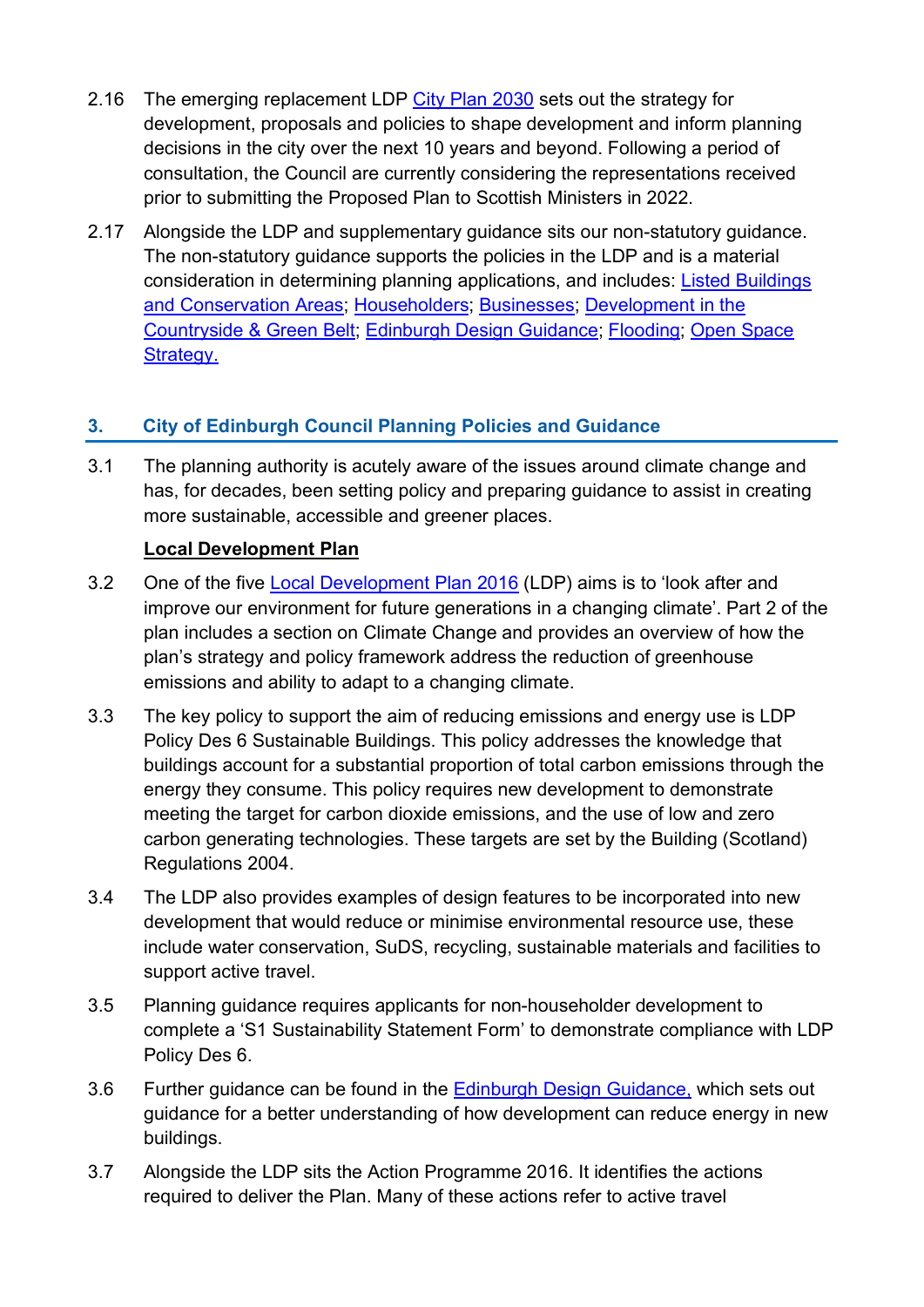requirements to reduce the impact of new development on the road network and to encourage more sustainable modes of travel, such as walking and cycling.

3.8 Not all of the actions have been secured through legal agreements, nor are they able to be delivered directly through development. Some rely on funding sources from capital budgets or other partner funding. The financial modelling of the LDP Action Plan identifies where there are gaps in funding to enable the actions to be delivered.

## **City Plan 2030**

- 3.9 City Plan 2030 was approved as the Council's next Proposed Local Development Plan by Planning Committee on 29 September 2021. It supports the Council's target for Edinburgh to become a more sustainable place and a net zero city by 2030. It focuses on:
	- A sustainable city which supports everyone's physical and mental wellbeing.
	- A city where you don't need a car to get around.
	- 20 minute neighbourhoods and the creation of high quality, high density, mixed use, walkable communities, linked by better active travel and public transport infrastructure with green/blue networks.
	- The use of Brownfield rather than Greenfield.
	- Requires all new buildings through their fabric, design and use of low and zero carbon to address climate adaptation.
	- Implementing environmental policies to deal with climate change mitigation and adaptation, protecting Edinburgh's green setting, increasing biodiversity, physical and mental wellbeing, reducing flooding and other climate impacts and improving air quality.
- 3.10 City Plan states that the future growth of our city must meet our ambitions to be a climate ready city where new homes are built to the highest emissions quality standards, in the right locations and with the right infrastructure as part of resilient, connected neighbourhoods. Work has already started on the [20 minute](https://democracy.edinburgh.gov.uk/documents/s34667/Item%207.10%20-%2020-Minute%20Neighbourhood%20Strategy%20-%20Living%20Well%20Locally.pdf)  [neighbourhood](https://democracy.edinburgh.gov.uk/documents/s34667/Item%207.10%20-%2020-Minute%20Neighbourhood%20Strategy%20-%20Living%20Well%20Locally.pdf) concept with projects being identified across the city.
- 3.11 A key part of the plan is the requirement for all new buildings to be net-zero in their operational greenhouse gas emissions. Primarily this should be achieved through built fabric efficiency and design. However, there is also a role for the use of low and zero-carbon generating technologies, particularly around heat networks and energy infrastructure.
- 3.12 City Plan 2030 will be submitted to Scottish Ministers in 2022. The Scottish Government will then produce an Examination Report advising whether the Council can adopt the Plan and if modifications should be made. Subject to this, the Council can then adopt the Plan and begin fully implementing it.
- 3.13 To support City Plan 2030, planning will be updating and adding to its guidance, providing detail on how to implement the policies to create more sustainable places. Some of this work will represent updates to existing guidance, and some will be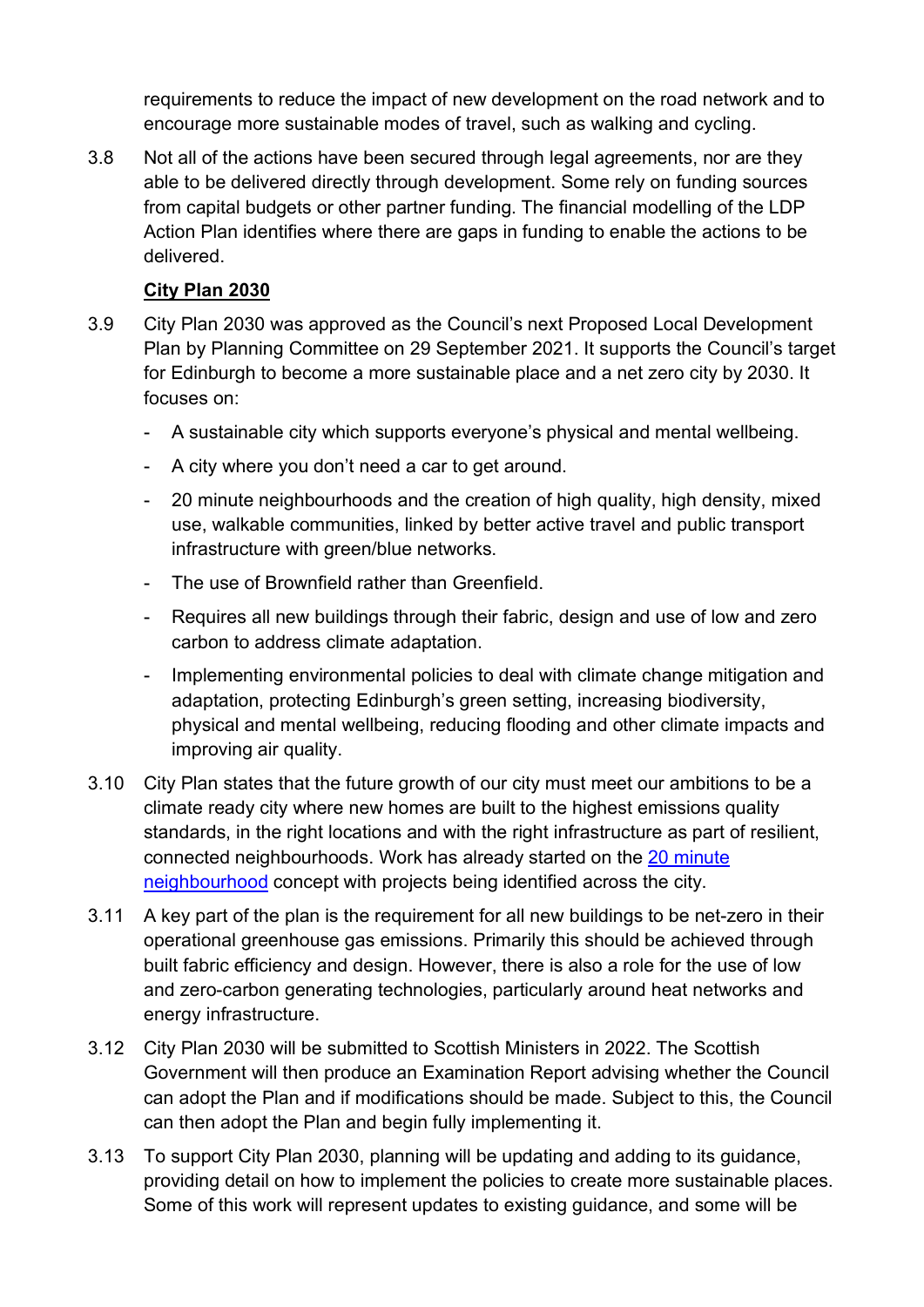new guidance, for example in relation to green roofs and place briefs for brownfield sites, where development principles for each site covering green/blue infrastructure, active travel, SUDS, trees and biodiversity will be prepared.

# **Built Heritage and Environment**

- 3.14 In the future, we expect historic buildings to deteriorate faster due to increased rainfall and more frequent extreme weather events, which makes taking preventative measures now more critical than ever. Climate change will pose many threats to the World Heritage Site (WHS), parts of which have survived for over 900 years.
- 3.15 Edinburgh World Heritage Trust (as lead), Historic Environment Scotland(HES), University of Edinburgh, the Council and Sniffer, through ['Edinburgh Adapts',](https://www.edinburgh.gov.uk/downloads/download/13567/edinburgh-adapts) are working together to prepare a methodology for assessing the impact of climate change on the WHS: this is yet to be published, but the findings will assist in preparing guidance that considers how best to preserve our buildings, whilst adapting to climate change.
- 3.16 Planning's Edinburgh World Heritage Site co-ordinator has worked closely with HES, in collaboration with the James Cook University of Queensland, to establish the impact of climate change on the Outstanding Universal Value of the WHS. This is the first time the methodology, referred to as the [Climate Vulnerability Index](https://www.befs.org.uk/latest/climate-vulnerability-index-implementation-in-an-urban-setting/) (CVI), has been applied to an urban WHS. The findings will be published early in 2022 and will also help inform future guidance on adapting our built heritage assets to cope with climate change.
- 3.17 Edinburgh World Heritage Trust (EWHT) has published a [Climate Manifesto,](https://ewh.org.uk/edinburgh-world-heritage-publishes-climate-emergency-manifesto/) which addresses the challenge of becoming carbon neutral by 2030, while also stressing the importance of preserving the 'heritage values' of the Old and New Towns World Heritage Site.
- 3.18 HES [Climate Action Plan,](https://www.historicenvironment.scot/about-us/what-we-do/climate-change/climate-action-plan/) also covers adaptation and carbon management, amongst many other topics.
- 3.19 HES and EWHT have produced a practical maintenance guide for home owners that provides practical and effective solutions designed for property owners to help them ensure that their historic homes and businesses are climate ready: [Guide to Building Maintenance in a Changing Climate](https://ewh.org.uk/maintenance/) .
- 3.20 Research conducted in 2016 found that a poorly maintained building can result in higher fuel bills of up to +15% in some cases, which in turn increases the building's carbon footprint. By ensuring a property is wind and water tight this will improve energy efficiency. Repairs and maintenance include stonework, chimney heads and gables, overhauling roofs, gutters and flashings and repairing and maintaining rainwater goods and timber-framed windows.
- 3.21 HES has carried out numerous conservation projects across Scotland that consider subtle ways of preserving and adapting historic properties to ensure they are fit for purpose and will hopefully survive for many more years to come. These practical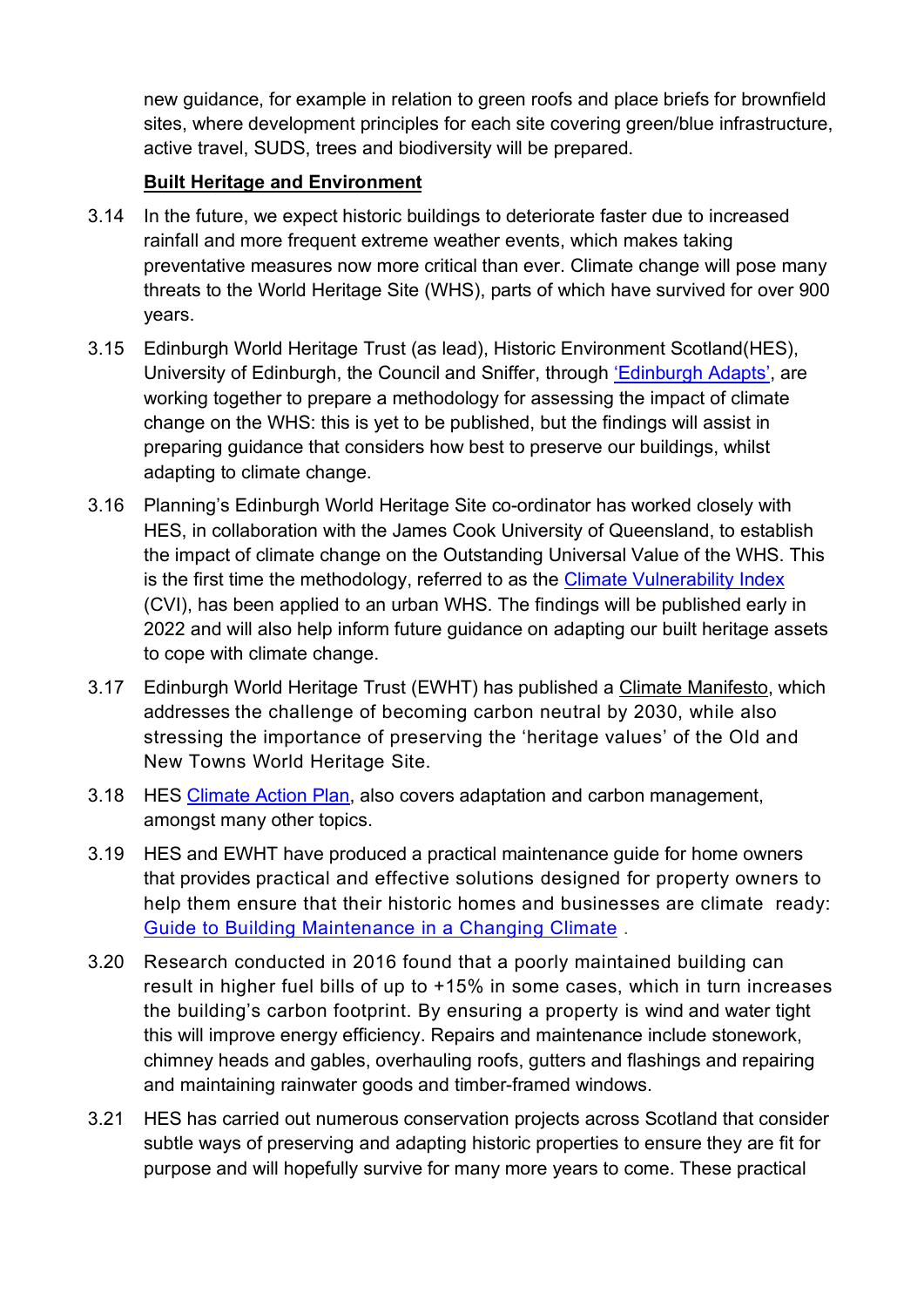solutions have been published in a number of guidelines aimed at property owners to assist them in protecting and maintaining their own historic assets.

3.22 In partnership with a wide range of specialist organisations, HES will continue its technical research, which in turn will provide sound guidance and advice for both planning authorities and property owners. As a planning service we maintain strong working links with HES and will review and adapt our policies and guidance accordingly.

## **Windows in Listed Buildings and Conservation Areas**

- 3.23 The planning authority receives large numbers of applications for replacement windows both in Listed Buildings and Conservation Areas. Applicants will often cite prohibitive costs of replacement timber windows and the need to improve energy efficiency as the reason for choosing uPVC. Our current guidance does not permit uPVC units within listed buildings, nor in conservation areas.
- 3.24 Research carried out by Heriot Watt University in 2013 looked at the life cycle assessment and whole life cost of a timber window in comparison to a uPVC window. The findings stated that there was inherently less embodied carbon contained within good hard wood timber sash and case windows due to their ability to be maintained and repaired, which gives them a long life span of 60 plus years.
- 3.25 The findings suggested that the installation of uPVC would deliver the opposite impact in terms of sustainability and the carbon used in the manufacturing process. Furthermore, uPVC windows are a whole unit and generally the component parts are not able to be replaced, resulting in the unit having a finite lifespan of approximately 20 years, before having to be replaced.
- 3.26 In addition to this, the detailing on uPVC windows, may result in a significant difference in appearance to the traditional timber sash and case units. This has an adverse impact on the character and appearance of both the building and the area, particularly where the uniformity of the windows is a significant feature of the development.
- 3.27 Where a planning judgement concludes that the removal of timber sash and case windows and their replacement with uPVC is unacceptable, applicants are encouraged to look into alternative mechanisms to improve the thermal efficiency of their windows. These would include draft proofing, shutters, blinds and secondary glazing systems that can be installed behind and within the existing window frame.
- 3.28 Notwithstanding our current guidance on replacement windows, technological advances suggest that there have been improvements in both the manufacturing of uPVC windows and their form and detailing. At the start of 2022, Historic Environment Scotland is proposing to undertake a research project to, once again, consider and make comparisons between the life cycle assessment and whole life cost of a traditional timber casement window and a modern replacement uPVC window. Dependant on the findings from this project, and in collaboration with HES, our current guidance on replacement windows will be reviewed.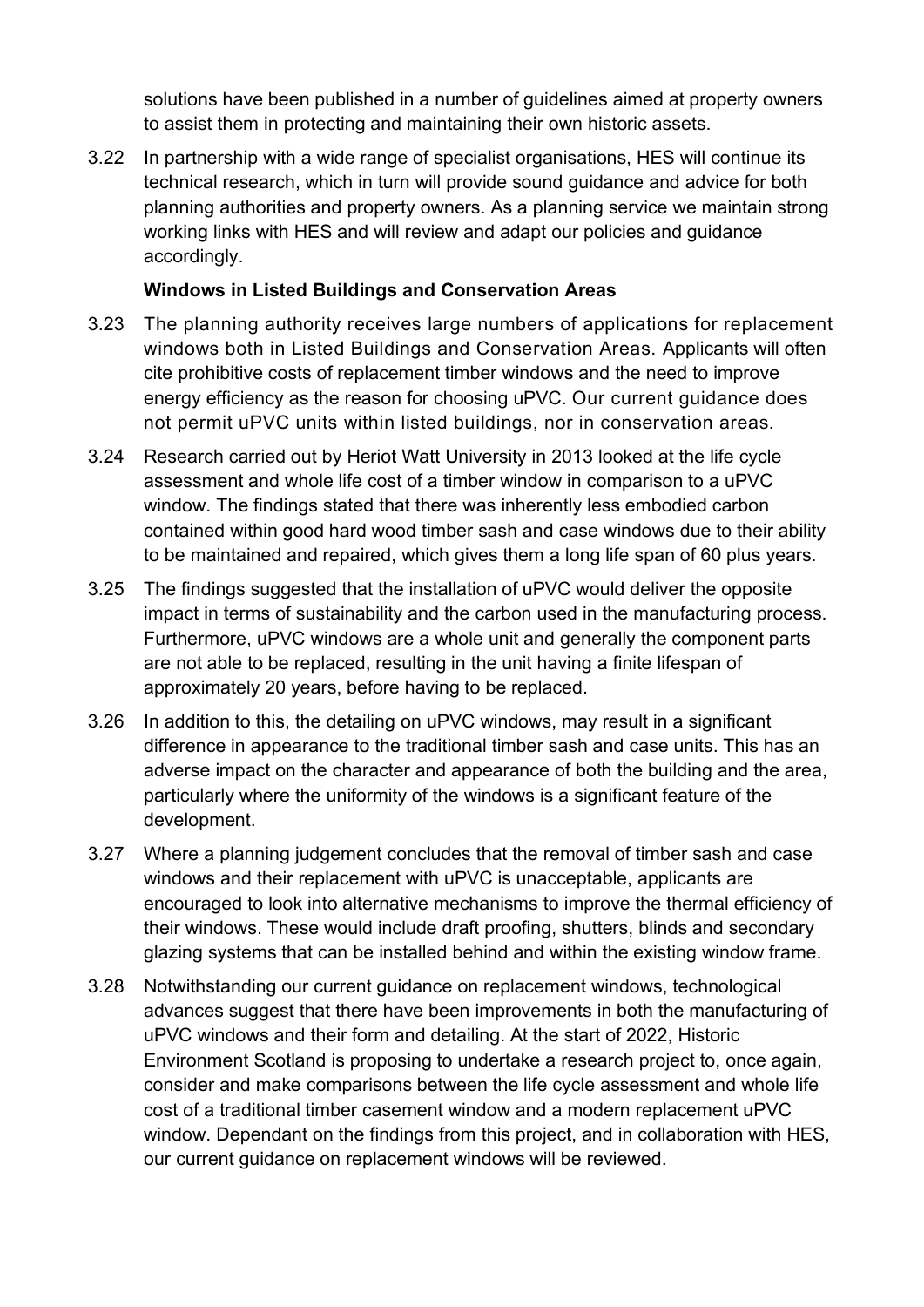## **Built Environment**

- 3.29 In order to achieve the Council's net-zero carbon aspirations, it is recognised that we need to understand the embodied carbon within our existing buildings, particularly where demolition and redevelopment is proposed.
- 3.30 City Plan 2030 aims for all new buildings to be net-zero carbon through their built fabric and design, and their operational greenhouse gas emissions, but where new development includes demolition, the contribution the existing building can make should not be overlooked. These buildings may contain recyclable or reusable materials, or their retention and repurposing may better achieve the net-zero carbon aims.
- 3.31 Due to permitted development rights that allow the demolition of buildings without requiring planning permission, the planning authority may not always have control over this matter. This issues requires further consideration and guidance to support the City Plan policies.
- 3.32 In line with City Plan 2030, and Government's commitment to reduce the use of fossil fuels for heating, the future of gas boilers is uncertain, and consideration needs to be given to new methods of heating our buildings, such as ground or air source heat pumps and electric storage heaters. A ban on gas and oil boilers is likely by 2025. Installing these technologies into new developments may then become the norm but retrofitting older buildings will be more difficult due to the building design, structure and materials. Unless homes are correctly sealed, insulated and ventilated, these technologies will not be an efficient alternative.
- 3.33 Further research is required to explore alternative heating methods for our existing buildings, but also to ensure they are properly insulated. Historic Environment Scotland has carried out a number of projects within their properties to examine different methods of insulating and draughtproofing. This guidance is available on its website.
- 3.34 A review of the [Edinburgh Design Guidance w](https://www.edinburgh.gov.uk/downloads/file/27602/edinburgh-design-guidance-january-2020)ith regards to sustainability and climate change adaptation is currently underway and will consider these issues. It is anticipated that this will be reported to the Planning Committee later in 2022.

## **Permitted Development Rights and Householder Developments**

- 3.35 The 2011 Census recorded 230,000 households in Edinburgh, of which 147,500 were in flatted developments. These figures will have continued to increase over the last 10 years.
- 3.36 The Town and Country Planning (General Permitted Development) (Scotland) Order 1992, as amended, allows significant levels of development within the grounds of a dwellinghouse and, to a lesser extent, within the grounds of a flatted development. This can range from extensions, to outbuildings, to hard landscaping and hardstandings, all of which have the potential to remove green open space and replace it with hardsurfacing. Whilst each individual development may not seem significant, the cumulative effect on surface water run-off and biodiversity is evident.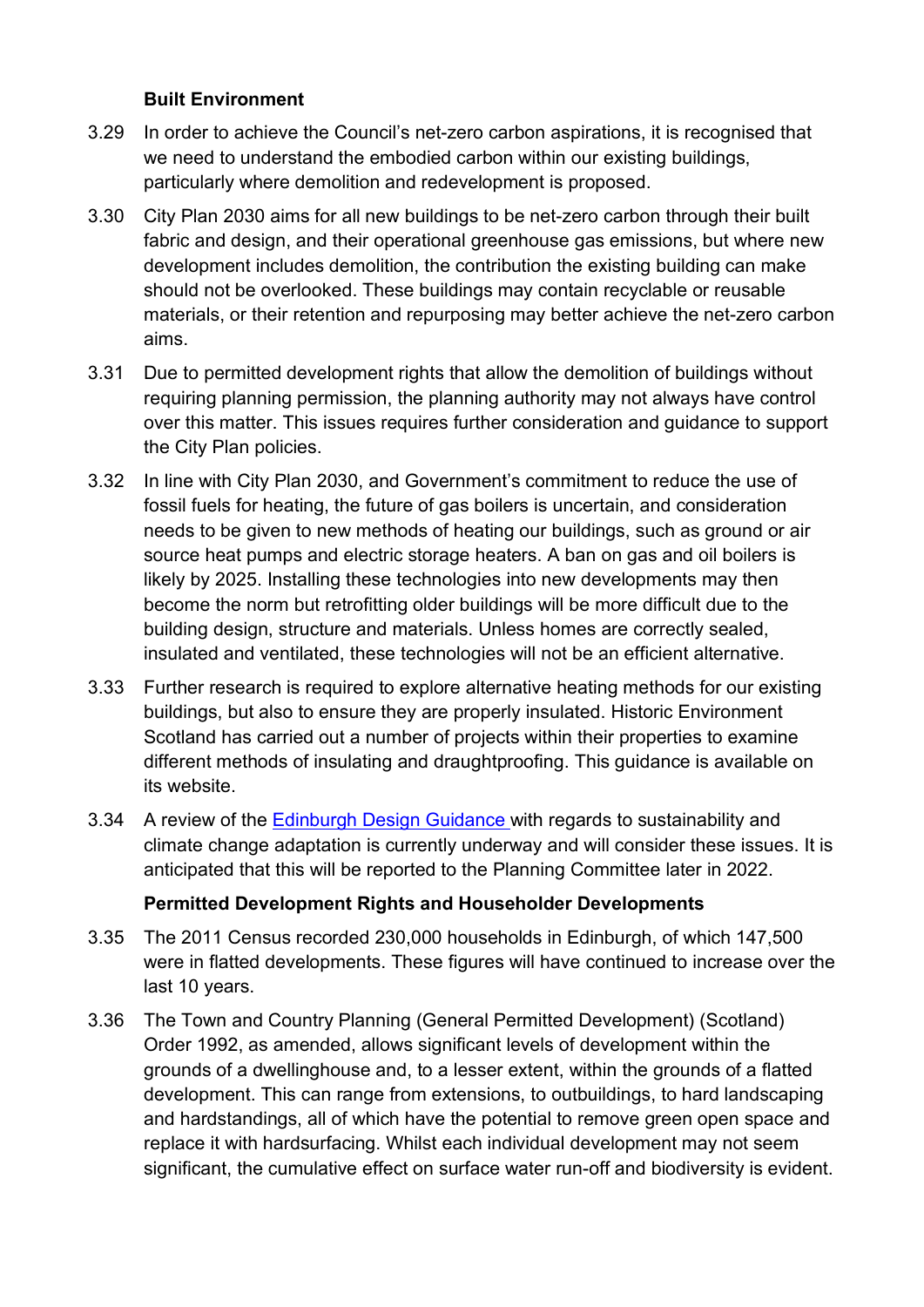3.37 Where the Planning Authority does have control, greater consideration should be given to including green roofs on extensions, disconnecting rain water pipes to reduce the flow of rainwater into the drainage system and diverting this instead into rain water gardens, porous paving wherever possible to prevent surface water runoff and promote natural drainage, renewable energy technologies and garden layouts and planting schemes that promote biodiversity. The preparation of guidance relating to some of these issues is already underway and will form part of the Edinburgh Design Guidance review, as well as being incorporated into the Guidance for Householders, which will also be reviewed later this year.

# **Transport**

- 3.38 City Plan 2030 spatial strategy has been informed by both a [Strategic Sustainable](https://www.edinburgh.gov.uk/downloads/file/26872/edinburgh-strategic-sustainable-transport-study)  [Transport Strategy](https://www.edinburgh.gov.uk/downloads/file/26872/edinburgh-strategic-sustainable-transport-study) and a full [Transport Assessment.](https://www.edinburgh.gov.uk/downloads/file/30007/transport-assessment) These are both focussed on how to support the growth of the city and City Plan 2030's spatial strategy and development proposals with a shift from reliance on private car use to public transport and active travel. Part 4 – Proposals of the proposed plan sets out active travel and public transport safeguards and proposals to mitigate the impact of development and ensure that development is well connected to the active travel network. City Plan and its transport assessment is aligned with the policy measures and implementation plan of the [City Mobility Plan.](https://www.edinburgh.gov.uk/downloads/download/14775/city-mobility-plan-2021-2030)
- 3.39 The [City Mobility Plan,](https://www.edinburgh.gov.uk/city-mobility-plan-1) approved in February 2021, is Edinburgh's transport strategy for 2021 to 2030. The Plan's vision is that "Edinburgh will be connected by a safer and more inclusive net zero carbon transport system delivering a healthier, thriving, fairer and compact capital city and a higher quality of life for all residents."
- 3.40 The City Mobility Plan comprises 49 policies under the themes of People (the policies that aim to improve health, wellbeing, equality and inclusion), Movement (policies that support inclusive and sustainable economic growth and respond to climate change) and Place (policies that help to protect and enhance our environment). It is the overarching policy framework for a series of action plans (active travel, parking, road safety, public transport etc) and policies, many of which are already being delivered, and some of which are new and are not yet underway.
- 3.41 For example, policy MOVEMENT 19 Mobility Hubs, aims to identify opportunities for mobility hubs in existing communities and major new developments that provide a range of sustainable travel choices and amenities including public transport, shared mobility, click and collect and electric vehicle charging. Policy PLACE 2 20-Minute Neighbourhoods, aims to support the 20-minute neighbourhood concept to underpin local communities and reduce the need for longer distance journeys. The Granton Waterfront team are looking to incorporate a mobility hub within their plans. A team is currently being created to deliver the Council's 20 minute neighbourhood aspirations, which is aligned with City Plan 2030.
- 3.42 The process of updating the implementation plan has already commenced. This will assess which policies are underway or already being delivered and where there are gaps in delivery, and therefore a need for policies to be assigned and resourced.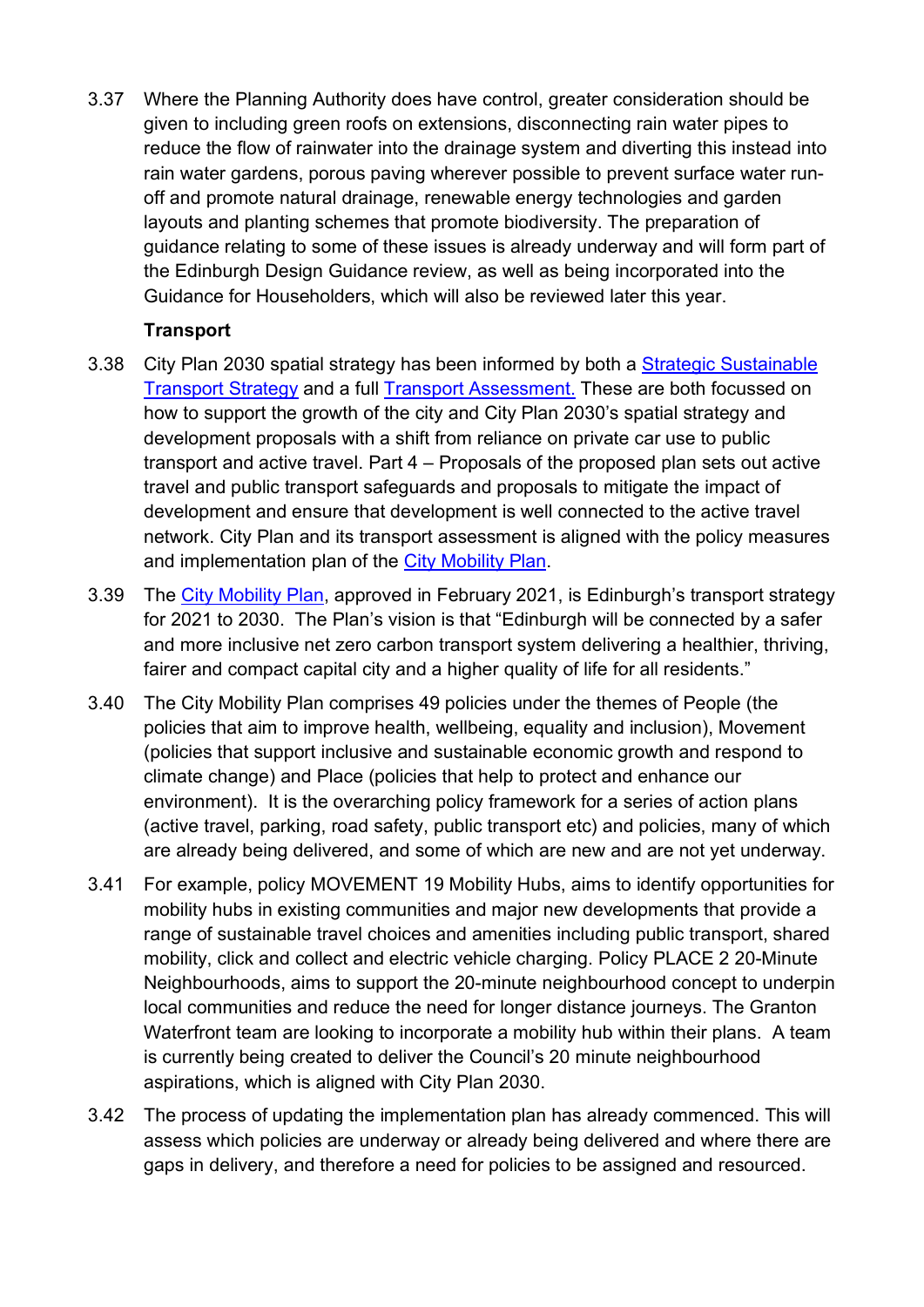- 3.43 The Council is proposing to implement a [Low Emission Zone](https://www.edinburgh.gov.uk/lowemissionzone) (LEZ) in Edinburgh, with a view to enforcement beginning in summer 2024. The Council is working with Transport Scotland, Aberdeen, Dundee and Glasgow to ensure a consistent approach across the four largest cities in Scotland. The aim of the LEZ is to prevent the worst polluting vehicles from entering a defined area in the city, which in turn will reduce emissions and greenhouse gases in this locality.
- 3.44 The success of the LEZ is also reliant on a good public transport system and opportunities for active travel, which links to the LDP Action Plan.
- 3.45 Edinburgh [City Centre Transformation Strategy](https://www.edinburgh.gov.uk/roads-travel-parking/city-centre-transformation) aims to change the way we move around our city and our city centre, by providing more space for pedestrians and cyclists. Trials took place in 2019 prior to the pandemic to envision how these spaces could work.

## **Water and Blue/Green Networks**

- 3.46 Water is the most significant issue in terms of climate change events, from drier summers, to wetter winters, increased rainfall, increased flooding incidents and rising sea levels. The Scottish Government recognised the need to take a regional approach to flooding, drainage, water quality and the wider consideration of the water environment and established the Edinburgh and Lothians Strategic Drainage Partnerships (ELSDP) in October 2019.
- 3.47 The Partnership seeks to develop a co-ordinated and transformative approach across Edinburgh and the Lothians to drainage, water management and flooding issues. There is a strong focus on water management using above-ground drainage infrastructure (or Sustainable Drainage Systems; SuDS), increasing biodiversity, creating great places and supporting a climate-resilient city region.
- 3.48 Approved in November 2020, the [Vision for Water Management](https://www.edinburgh.gov.uk/downloads/file/30101/vision-for-water-management-in-the-city-of-edinburgh) in the City of Edinburgh (Water Vision) is being actively driven forward by the Blue Green City Partnership (BGCP). This is a partnership between Scottish Water (SW), Scottish Environment Protection Agency (SEPA) and the Council. This group reports to the Edinburgh and Lothians Strategic Drainage Partnership (ELSDP).
- 3.49 [Edinburgh's Sustainable Rainwater Guidance](https://www.edinburgh.gov.uk/downloads/download/14933/vision-for-water-management-in-the-city-of-edinburgh) (ESRG), is proposed to form part of the Edinburgh Design Guidance and Street Design Guidance. It provides general principles and good practice advice, accompanied by factsheets on specific solutions such as Green Roofs, Rain Gardens and street trees and is aimed at developers, designers and Council officers. The ESRG will also help to explain the proposed new City Plan 2030 policies on surface water management.
- 3.50 Sustainable Urban Drainage (SuDs) is one aspect of Blue-Green infrastructure (BGI) and includes rain gardens, grass swales, ponds and various other structures aligned to provide staged treatment in terms of water quality and reduced flow rates/storage, thereby reducing flooding. When designed well Suds can also achieve much wider place-led benefits, including supporting biodiversity, providing attractive open/play space and complementing mobility and active travel.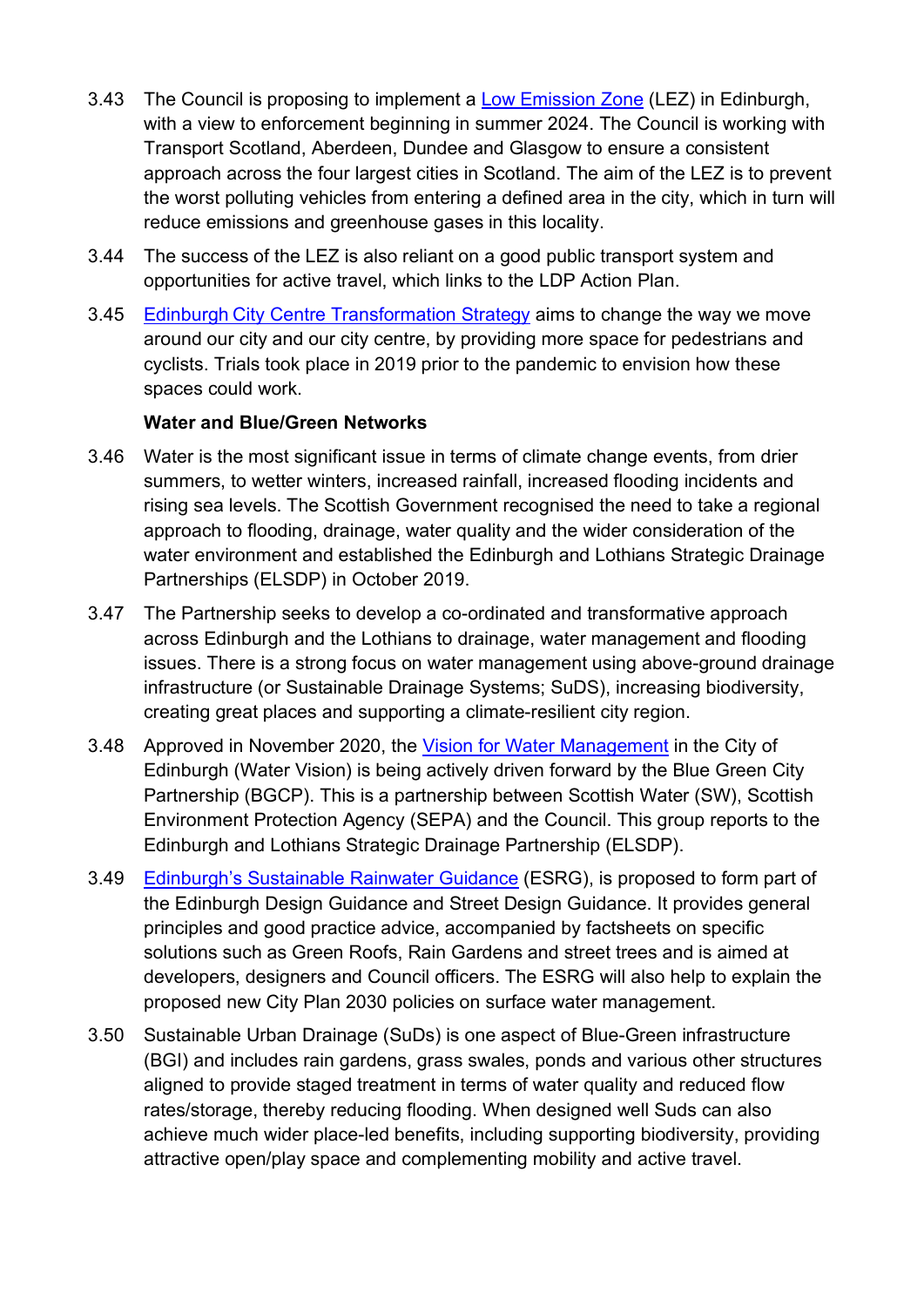- 3.51 In June 2021, The Council launched the draft 2030 Climate Strategy; Delivering a Net Zero Climate Ready City for consultation. This also embeds the work of the Water Vision and ESLDP. The aims of the ELSDP, the Water Vision and Climate Strategy also align with the Edinburgh Climate Change Commission which states that the City should become resilient to climate change, embed a collaborative approach to problem solving and be open to all best practice. This also accords with the Council's [Edinburgh 2050 Vision](https://edinburgh.org/2050-edinburgh-city-vision/) of a sustainable, green, and safe city.
- 3.52 The [Edinburgh Adapts Climate Change Adaptation Action Plan](https://www.edinburgh.gov.uk/downloads/download/13567/edinburgh-adapts) (EACCAAP) contains twenty-two actions that are linked to flooding and water and many others relating to biodiversity and greenspace actions.
- 3.53 Delivery of exemplar retrofit and new development projects are key to demonstrating how the Water Vision and City Plan 2030 policies can be implemented. The focus is on surface water and flood risk management, whilst linking with other related 'place-led' deliverables, such as biodiversity, active travel, attractive landscapes/townscapes and community cohesion. Engagement with a wide range of stakeholders, including residents, communities, business, other public agencies is required.
- 3.54 The ['Green/Blue Network'](https://indd.adobe.com/view/50b41947-c920-4344-88bf-063c81be62de) project, brings together active travel, footpath networks, biodiversity and 'water' networks alongside green open space and planning information. This provides us with an understanding of the City's green/blue network and opportunities for new multifunctional green-blue infrastructure. The finalised document is expected in March 2022.

## **Biodiversity**

- 3.55 The [Nature Conservation \(Scotland\) Act 2004](https://www.legislation.gov.uk/asp/2004/6/contents) requires public bodies to further the conservation of biodiversity when carrying out their responsibilities. The [Wildlife and](http://www.legislation.gov.uk/asp/2011/6/contents/enacted)  [Natural Environment \(Scotland\) Act 2011](http://www.legislation.gov.uk/asp/2011/6/contents/enacted) requires the authority to publish a report every 3 years on the actions they have taken to meet this biodiversity duty; this is demonstrated in our [Biodiversity Duty Report.](https://www.edinburgh.gov.uk/downloads/file/28531/statutory-biodiversity-duty-report-2018-20)
- 3.56 [Edinburgh Biodiversity Action](https://www.edinburgh.gov.uk/downloads/file/26216/edinburgh-biodiversity-action-plan-2019-2021) Plan provides an overarching vision statement for biodiversity in Edinburgh. The next iteration is currently being drafted and will include up to 2030 green and blue infrastructure, adaption solutions such as rain gardens, SuDs, biodiversity rich landscape schemes, native grasslands, trees, ponds, as well as artificial structure for species such as bats and birds.
- 3.57 City Plan 2030 has specific policies which support and protect biodiversity in the city.
- 3.58 The Planning (Scotland) Act 2019, requires authorities to prepare a Forestry and Woodland Strategy. Work on the Strategy is underway, for publication in late 2022.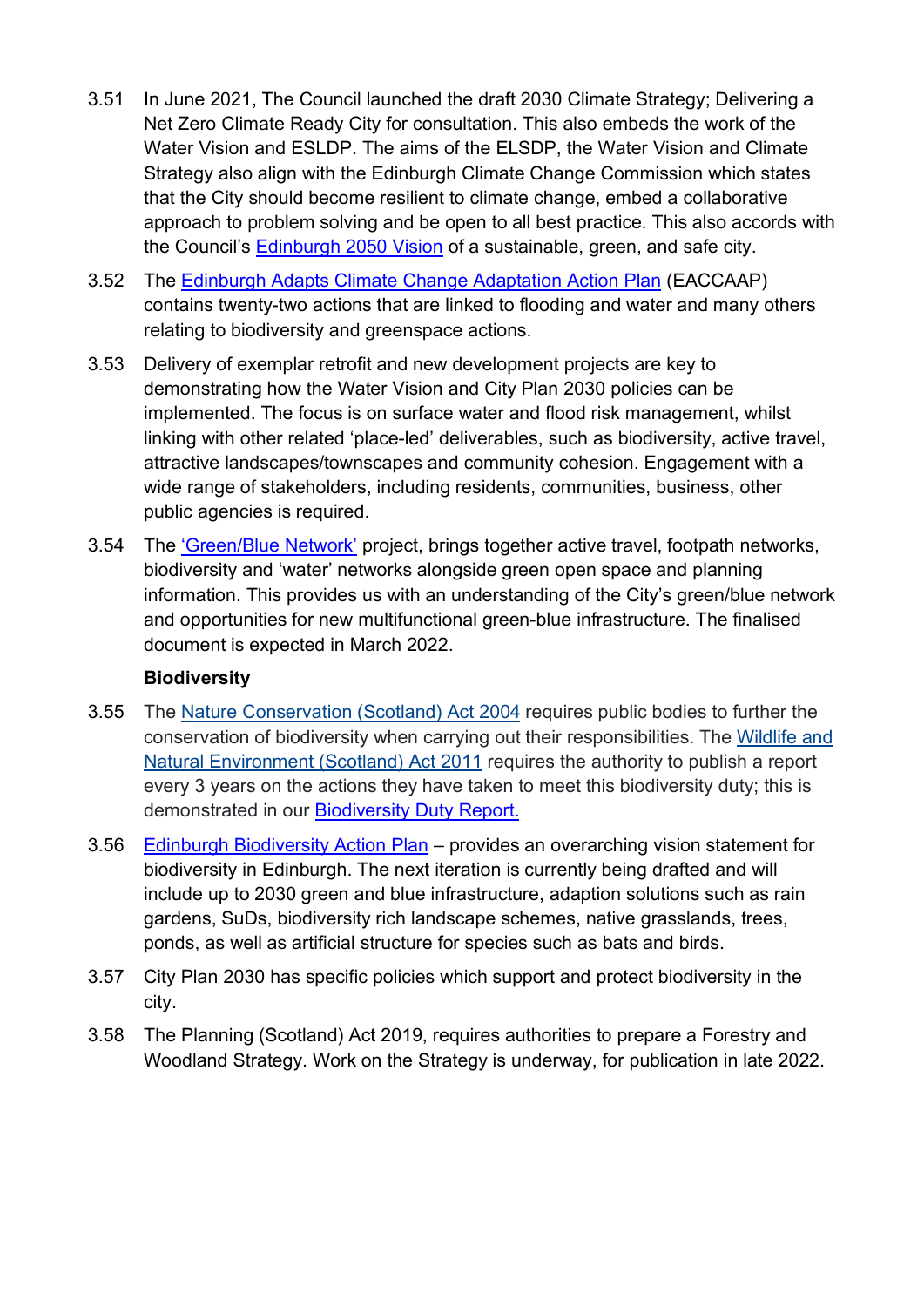# **4. Other relevant CEC strategies and Partnership Working**

- 4.1 Much of the work Planning is progressing dovetails with other council strategies, such as [Council Business Plan 2021,](https://www.edinburgh.gov.uk/downloads/download/14754/council-business-plan-2021-our-future-council-our-future-city) [Adaptation and Renewal Programme](https://www.edinburgh.gov.uk/adaptation-renewal-programme) and [Edinburgh's economic Strategy](https://www.edinburgh.gov.uk/economicstrategy) all of which aim to end poverty and support a green, resilient, and fair economy.
- 4.2 The [2030 Climate Strategy](https://www.edinburgh.gov.uk/2030-Climate-Strategy#:%7E:text=The%202030%20Climate%20Strategy%20sets,reducing%20greenhouse%20gases%20in%20Edinburgh.&text=Renewing%20the%20focus%20on%20climate,transition%20and%20the%20green%20economy.) published in December 2021 is leading action for change across Edinburgh by identifying the actions needed to reduce greenhouse gas emissions by 2030.
- 4.3 The Council is also a full partner in [Edinburgh Living Landscape](https://edinburghlivinglandscape.org.uk/) a network for nature in the city that aims to make the capital one of the most sustainable in Europe by 2050.
- 4.4 The Planning service also works closely with other council services, public bodies, statutory undertakers and stakeholders, as evidenced through this report.

## **5. Constraints**

5.1 The Planning Authority operates within a legislative framework, which may influence our ability to exercise control over development, for example when permitted development rights apply. On occasions other legislation may also constrain actions, such as the Building Regulations or the Transport Act. There is a need to be mindful of these.

#### **6. Implementation**

- 6.1 Residents, business and other stakeholders have a significant role to play in the implementation of climate change policy and achieving net-zero carbon aspirations.
- 6.2 Whilst the council establishes policy and guidance, and leads with demonstration projects, the biggest impact will come from those who own, or have an interest in, the built and natural environment implementing policies and best practice.

## **7. Financial Assistance**

- 7.1 Warmer Homes Scotland is a Scottish Government funded scheme to assist with making improvements to homes to reduce fuel bills. The following websites offer advice and information:
	- [Energy Saving Trust Scotland](http://www.energysavingtrust.org.uk/scotland) helps you save energy and reduce your bills.
	- [Greener Scotland](http://www.greenerscotland.org/) gives advice on how to save energy, reduce waste, travel smarter and eat greener.
	- [Age Scotland](http://www.ageuk.org.uk/scotland/money-matters/energy/) has guidance on energy and how to reduce your bills.
	- [Fuel Bank Foundation](https://www.fuelbankfoundation.org/individuals/) has advice for managing your energy account.